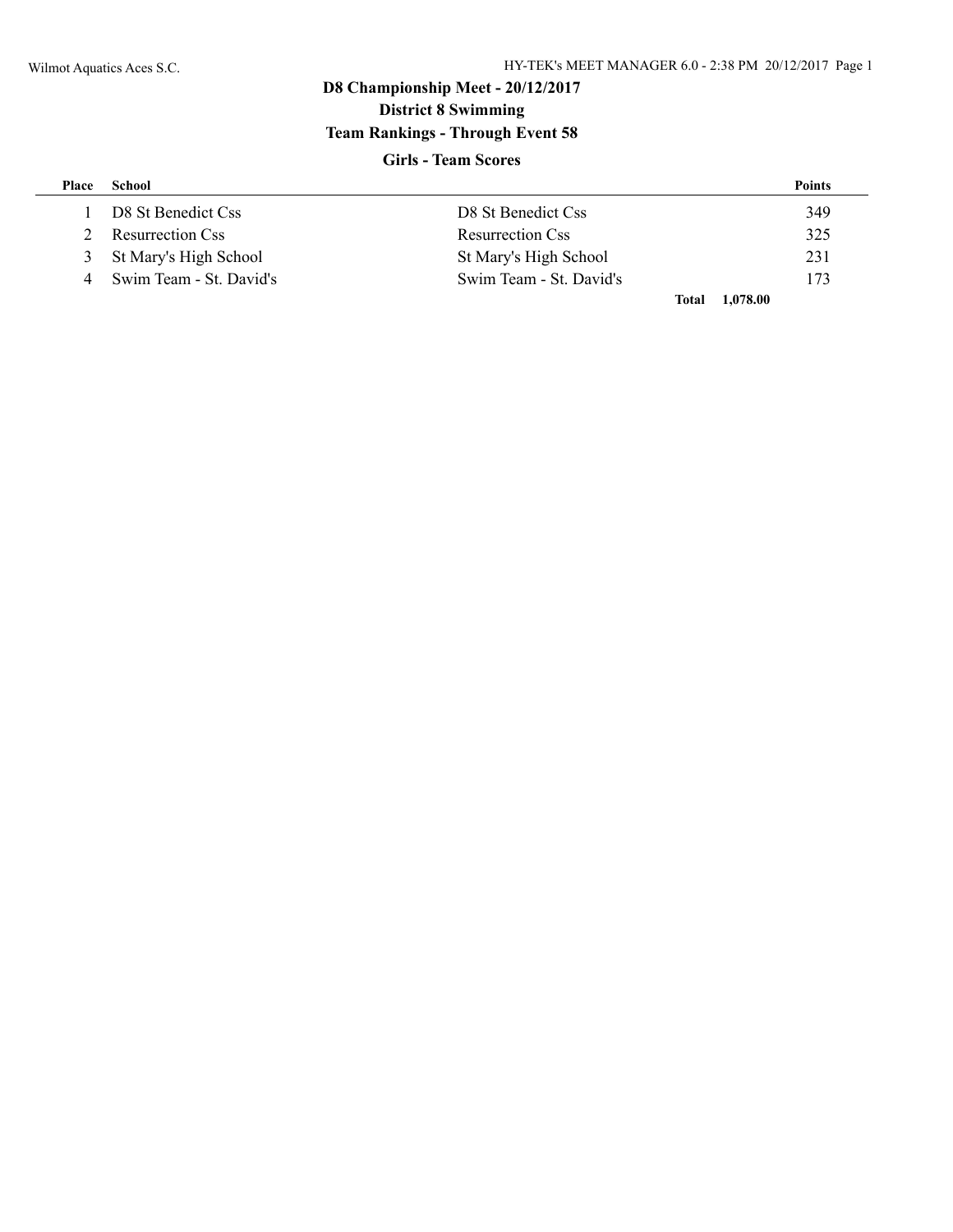# **D8 Championship Meet - 20/12/2017 District 8 Swimming Team Rankings - Through Event 58**

## **Boys - Team Scores**

| Place | School                  |                         | <b>Points</b> |
|-------|-------------------------|-------------------------|---------------|
|       | St Mary's High School   | St Mary's High School   | 237           |
|       | <b>Resurrection Css</b> | <b>Resurrection Css</b> | 200           |
| 3     | Swim Team - St. David's | Swim Team - St. David's | 108           |
| 4     | D8 St Benedict Css      | D8 St Benedict Css      | 99            |
|       |                         | <b>Total</b>            | 644.00        |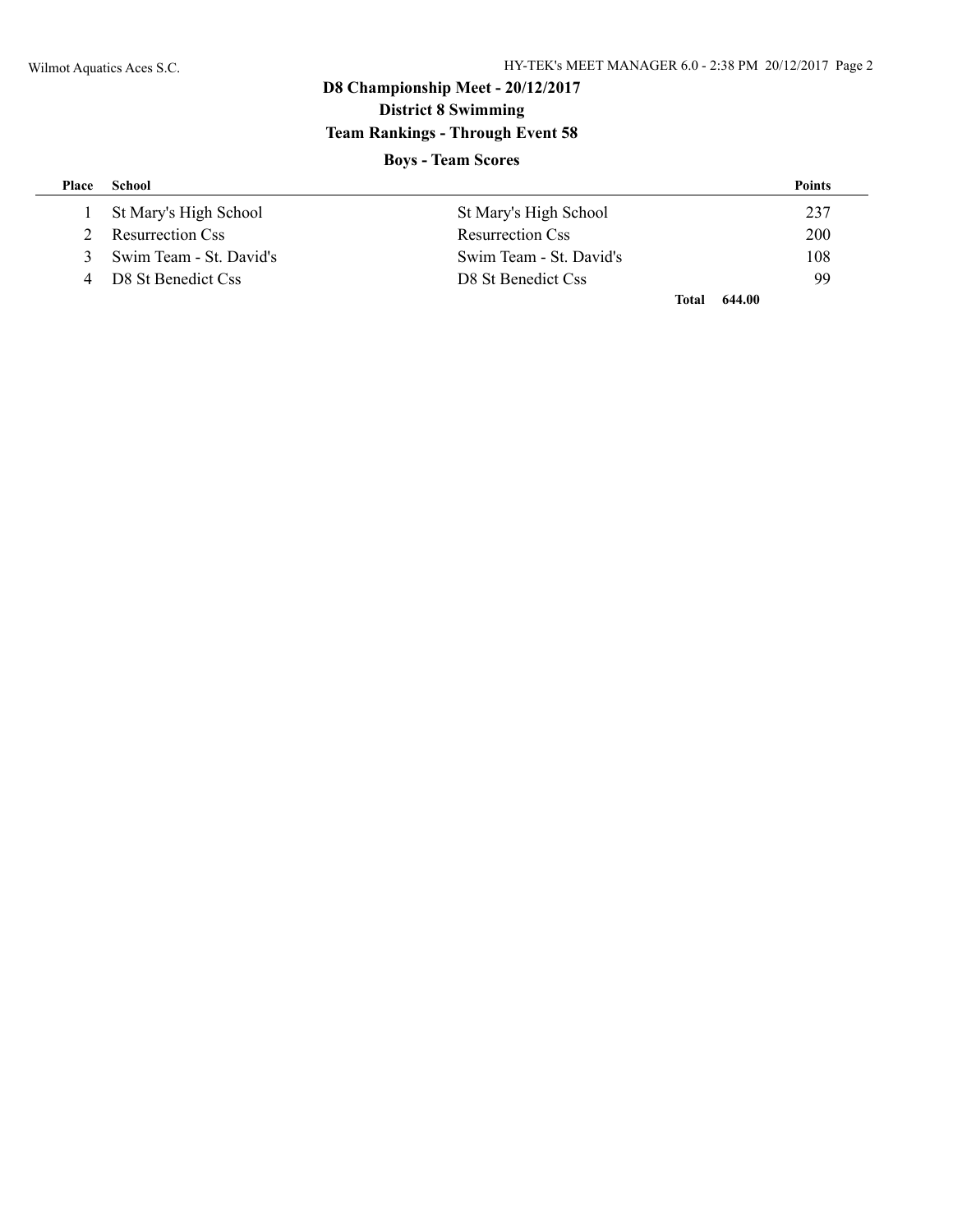# **D8 Championship Meet - 20/12/2017 District 8 Swimming Team Rankings - Through Event 58 Combined Team Scores**

| Place         | School                    |                         | <b>Points</b> |
|---------------|---------------------------|-------------------------|---------------|
|               | <b>Resurrection Css</b>   | <b>Resurrection Css</b> | 525           |
|               | 2 St Mary's High School   | St Mary's High School   | 468           |
| $\mathcal{R}$ | D8 St Benedict Css        | D8 St Benedict Css      | 448           |
|               | 4 Swim Team - St. David's | Swim Team - St. David's | 281           |
|               |                           | Total                   | 1,722.00      |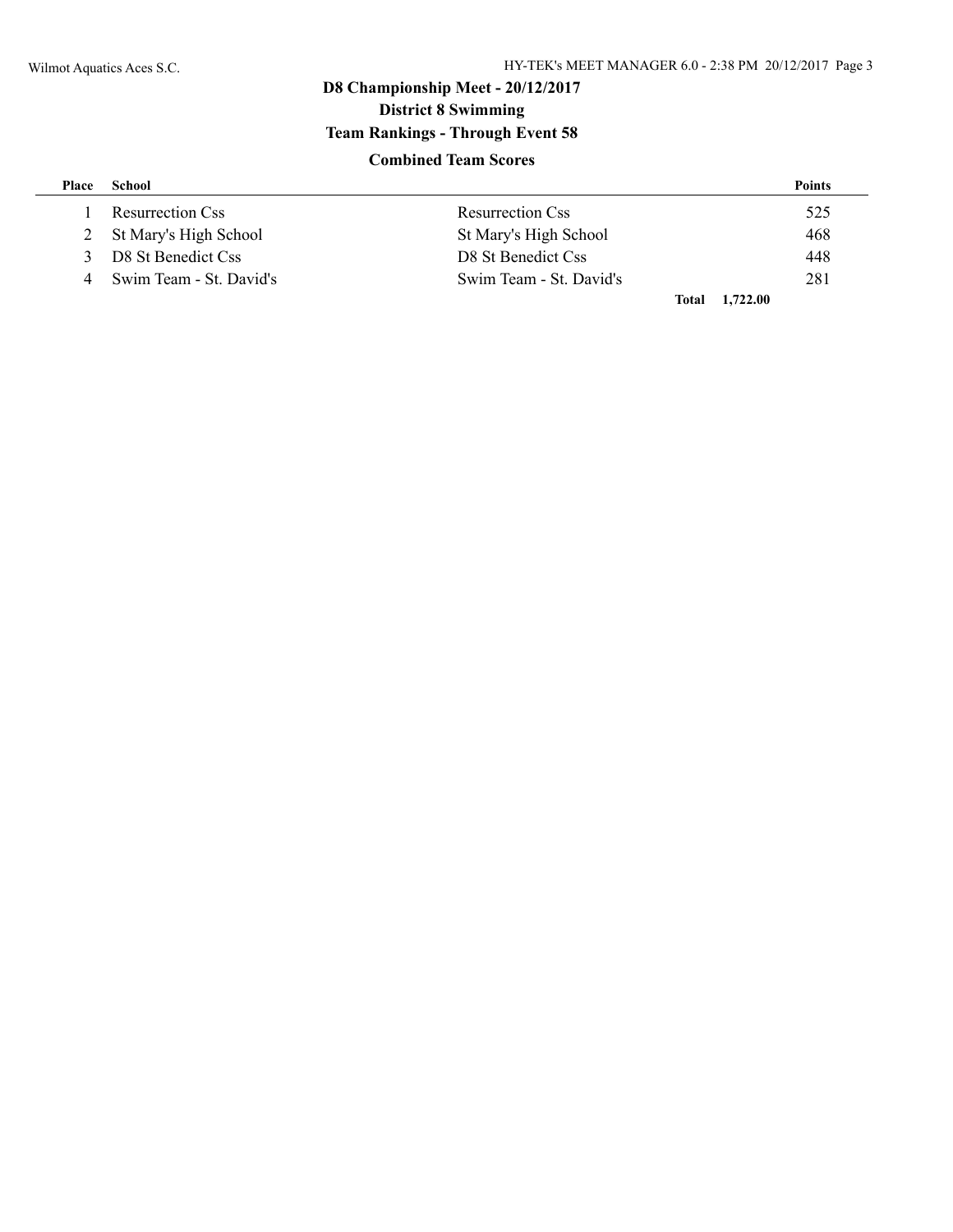## **Individual Rankings - Through Event 52**

## **15 & Under Girls - Individual Scores**

| Place | Name                 | Age | <b>School</b>              | <b>Points</b> |
|-------|----------------------|-----|----------------------------|---------------|
| 1     | Dodge, Emily         | 14  | <b>Resurrection Css</b>    | 30            |
| 2     | Hillier, Emma        | 14  | <b>Resurrection Css</b>    | 28            |
| 3     | Joseph, Victoria     | 15  | D8 St Benedict Css         | 24            |
| 4     | Minard, Ali          | 14  | St Mary's High School      | 23            |
| 5     | Meissner, Molly      | 14  | St Mary's High School      | 21            |
| 5     | Lavallee, Lauren Ann | 15  | Swim Team - St. David's-ON | 21            |
| 7     | Smith, Sophie        | 14  | <b>Resurrection Css</b>    | 19            |
| 8     | Blundon, Kaitlyn     | 14  | St Mary's High School      | 16            |
| 9     | Galway, Riley        | 14  | D8 St Benedict Css         | 12            |
| 10    | Kutnik, Monica       | 15  | St Mary's High School      | 11            |
| 10    | Yuhasz, Abbey        | 15  | <b>Resurrection Css</b>    | 11            |
| 12    | Waroch, Josilyn      | 15  | St Mary's High School      | 10            |
| 12    | Bilicic, Emma        | 14  | St Mary's High School      | 10            |
| 14    | Talbot, Zoe          | 14  | D8 St Benedict Css         | 9             |
| 15    | Stark, Emmaline      | 15  | <b>Resurrection Css</b>    | 8             |
| 15    | Ptak, Zoe            | 14  | St Mary's High School      | 8             |
| 17    | Glas, Angelina       | 14  | St Mary's High School      | 6             |
| 18    | O'Toole, Megan       | 14  | St Mary's High School      | 5             |
| 18    | Smith, Abby          | 14  | St Mary's High School      | 5             |
| 18    | Huber, Adina         | 15  | St Mary's High School      | 5             |
| 18    | Canini, Claire       | 15  | Swim Team - St. David's-ON | 5             |
| 22    | Craig, Jordyne       | 14  | D8 St Benedict Css         |               |
| 22    | Chen, Caitlin        | 14  | St Mary's High School      | 4             |
| 22    | McKenna, Sarah       | 14  | St Mary's High School      | 4             |
| 25    | Gill, Lauren         | 14  | D8 St Benedict Css         | 3             |
| 25    | Good, Paige          | 14  | St Mary's High School      | 3             |
| 27    | Mendonza, Kristen    | 14  | Swim Team - St. David's-ON | 2             |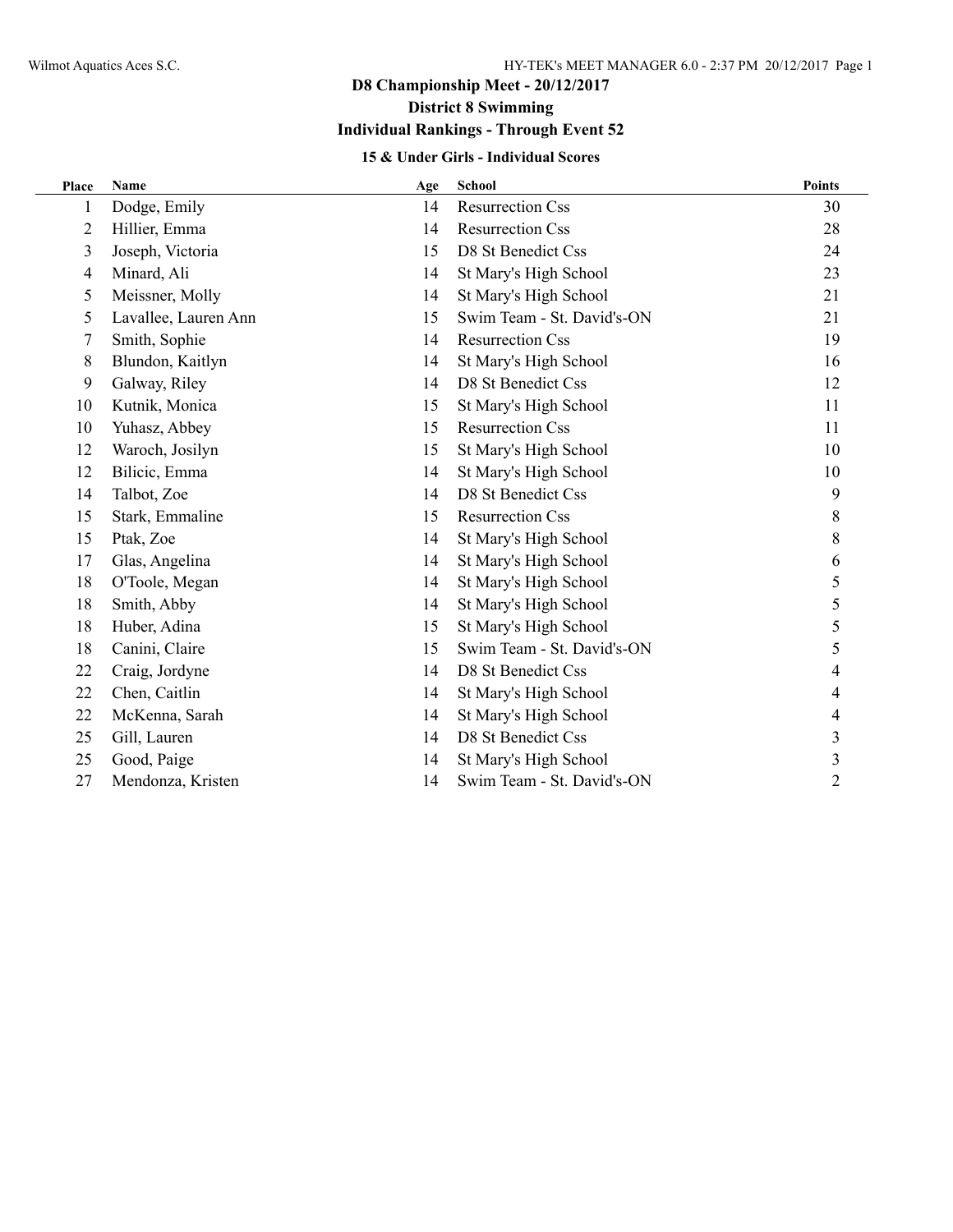## **D8 Championship Meet - 20/12/2017 District 8 Swimming Individual Rankings - Through Event 52**

## **15 & Under Boys - Individual Scores**

| Place | Name                   | Age | School                  | <b>Points</b> |
|-------|------------------------|-----|-------------------------|---------------|
|       | Benest, Patrick        | 14  | <b>Resurrection Css</b> | 27            |
|       | Pietrzyk, David        | 15  | St Mary's High School   | 23            |
| 3     | Murillo-Reyes, Brandon | 15  | St Mary's High School   | 20            |
| 3     | Boruszewski, Kacper    | 14  | St Mary's High School   | 20            |
| 5.    | Pham, Andrew           | 15  | St Mary's High School   | 18            |
| 6     | Banasczyk, Ben         | 14  | St Mary's High School   | 17            |
|       | Czevar, Brandon        | 14  | D8 St Benedict Css      | 16            |
|       | Karpets, Andrij        | 15  | <b>Resurrection Css</b> | 16            |
| 9     | Clinton, Logan         | 14  | <b>Resurrection Css</b> | 14            |
| 10    | Putros-Toma, Manasseh  | 14  | St Mary's High School   | 13            |
| 11    | Unruh, Aiden           | 14  | St Mary's High School   | 12            |
| 12    | Laparan, Angelo        | 15  | D8 St Benedict Css      | 9             |
| 13    | Simoes, Ryan           | 15  | St Mary's High School   | 8             |
| 14    | Lohrenz, Jacob         | 15  | St Mary's High School   |               |
| 15    | Hughes, Jared          | 15  | <b>Resurrection Css</b> | 6             |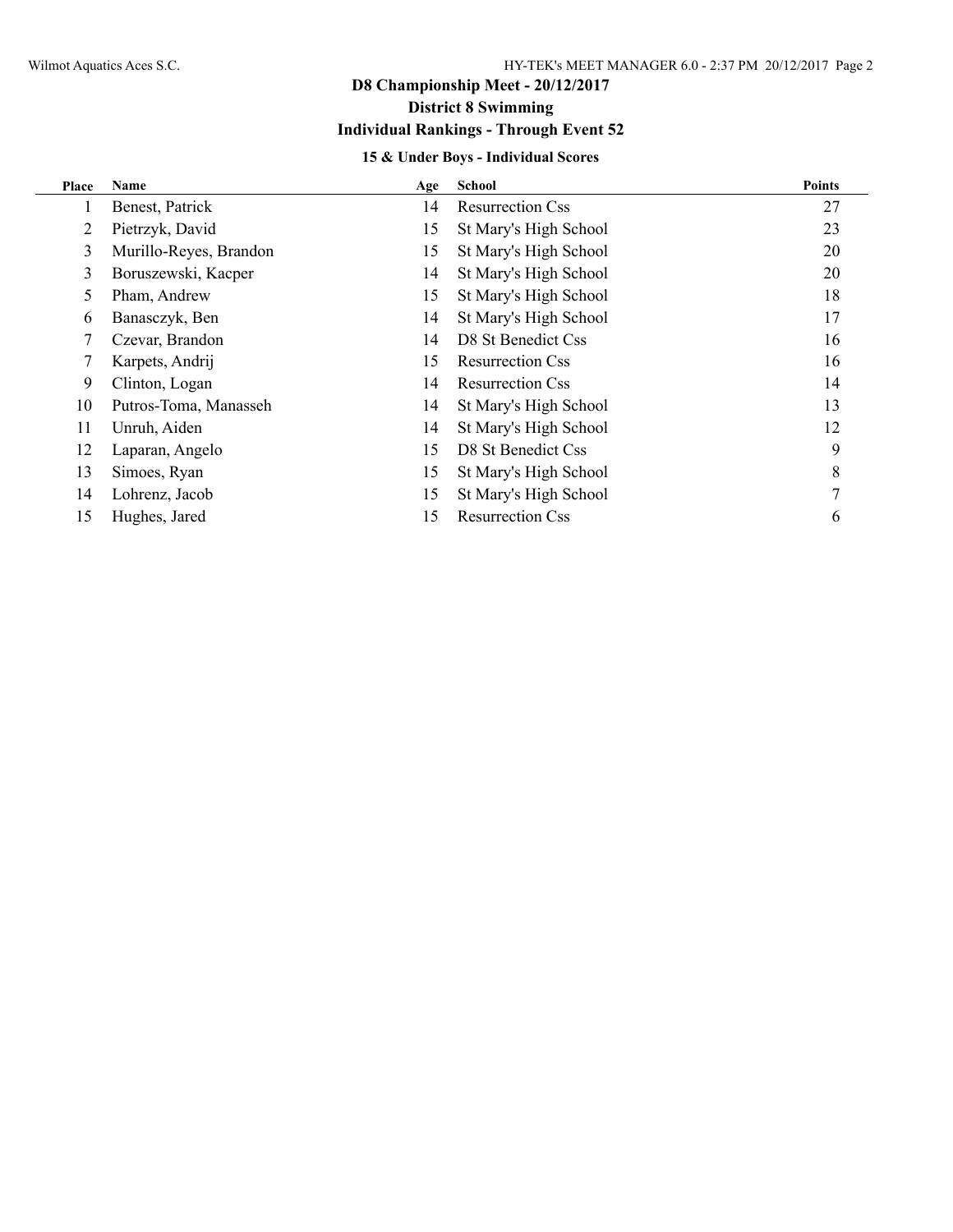# **D8 Championship Meet - 20/12/2017**

# **District 8 Swimming**

## **Individual Rankings - Through Event 52**

## **16-19 Girls - Individual Scores**

| Place | Name               | Age | <b>School</b>              | <b>Points</b> |
|-------|--------------------|-----|----------------------------|---------------|
| 1     | Lehner, Vicky      | 17  | <b>Resurrection Css</b>    | 30            |
| 2     | Kerry, Samantha    | 16  | D8 St Benedict Css         | 28            |
| 3     | Beesley, Hannah    | 16  | Swim Team - St. David's-ON | 26            |
| 4     | Lee, Hannah        | 16  | D8 St Benedict Css         | 21            |
| 5.    | Van Dam, Elizabeth | 17  | Swim Team - St. David's-ON | 20            |
| 5     | Roy, Lorraine      | 17  | <b>Resurrection Css</b>    | 20            |
|       | Dudek, Monika      | 16  | <b>Resurrection Css</b>    | 16            |
|       | Dodsworth, Emily   | 16  | Swim Team - St. David's-ON | 16            |
| 9     | Riddell, Morgan    | 17  | <b>Resurrection Css</b>    | 15            |
| 9     | Smith, Eliza       | 17  | <b>Resurrection Css</b>    | 15            |
| 11    | Huhse, Emilie      | 17  | <b>Resurrection Css</b>    | 14            |
| 12    | Elliott, Erika     | 16  | D8 St Benedict Css         | 8             |
| 13    | Boruszewska, Julia | 18  | <b>Resurrection Css</b>    |               |
| 13    | Reitzel, Kandace   | 16  | Swim Team - St. David's-ON |               |
| 15    | Tunstall, Lia      | 16  | <b>Resurrection Css</b>    | 6             |
| 15    | Hernandez, Aitana  | 16  | <b>Resurrection Css</b>    | 6             |
| 17    | Lowe, Lysa         | 16  | D8 St Benedict Css         | 2             |
| 17    | Bracken, Abigail   | 16  | D8 St Benedict Css         | 2             |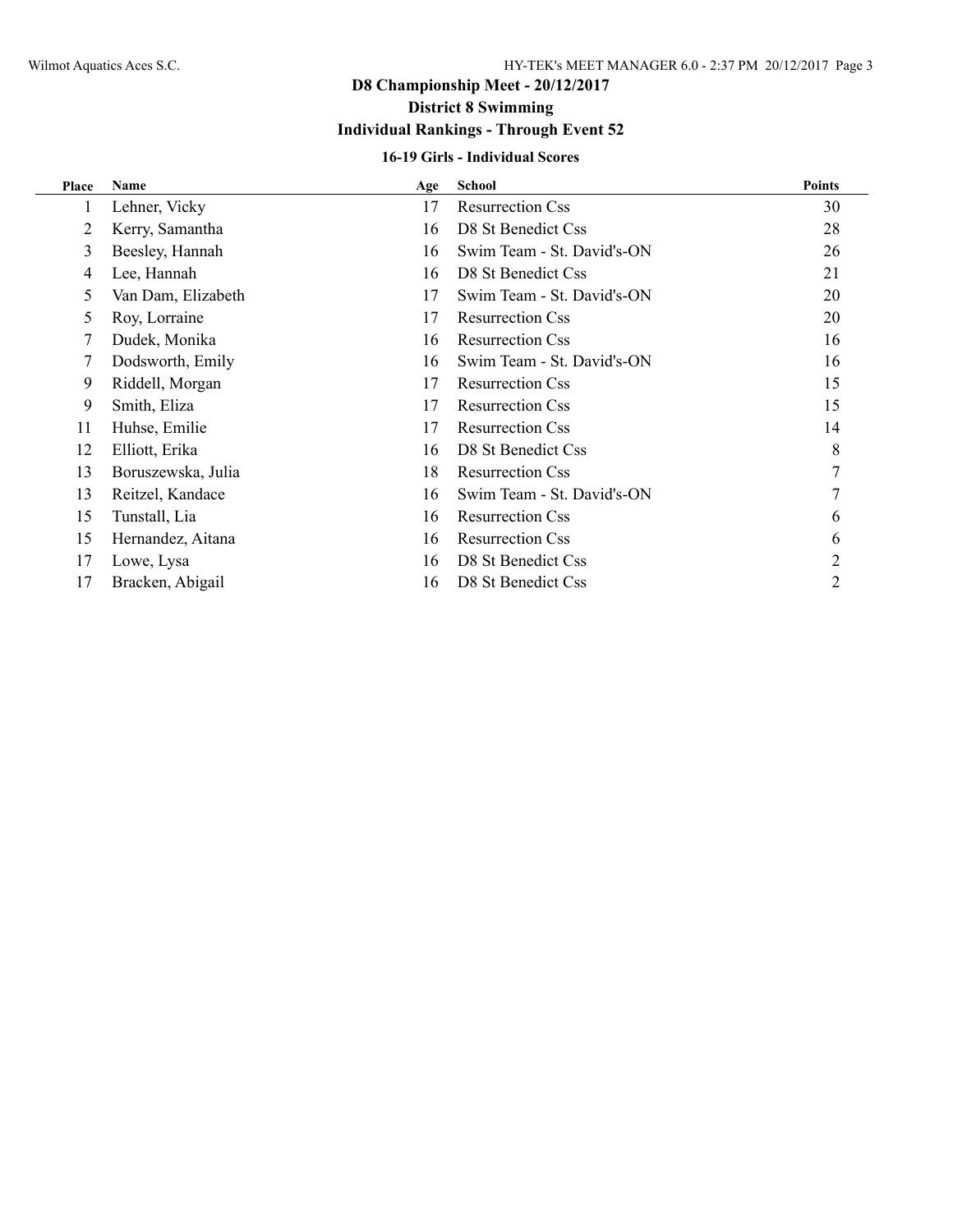## **Individual Rankings - Through Event 52**

## **16-19 Boys - Individual Scores**

| Place | <b>Name</b>        | Age | School                     | <b>Points</b> |
|-------|--------------------|-----|----------------------------|---------------|
|       | Park, Jun          | 17  | Swim Team - St. David's-ON | 30            |
|       | Betik, Noah        | 16  | Swim Team - St. David's-ON | 28            |
| 3     | Gancena, Jason     | 16  | D8 St Benedict Css         | 25            |
| 4     | Nicolasien, Matt   | 16  | Swim Team - St. David's-ON | 17            |
|       | Richardson, Wesley | 17  | <b>Resurrection Css</b>    | 16            |
| 6     | Blankespoor, Devin | 16  | Swim Team - St. David's-ON | 13            |
| 6     | Storer, Chris      | 17  | <b>Resurrection Css</b>    | 13            |
| 8     | Quirk, Mitchell    | 17  | <b>Resurrection Css</b>    | 12            |
| 8     | Vautour, Justin    | 16  | St Mary's High School      | 12            |
| 10    | McLean, Reid       | 16  | D8 St Benedict Css         | 11            |
| 11    | Vargas, Guillermo  | 17  | <b>Resurrection Css</b>    | 10            |
| 12    | Keating, Brett     | 17  | St Mary's High School      |               |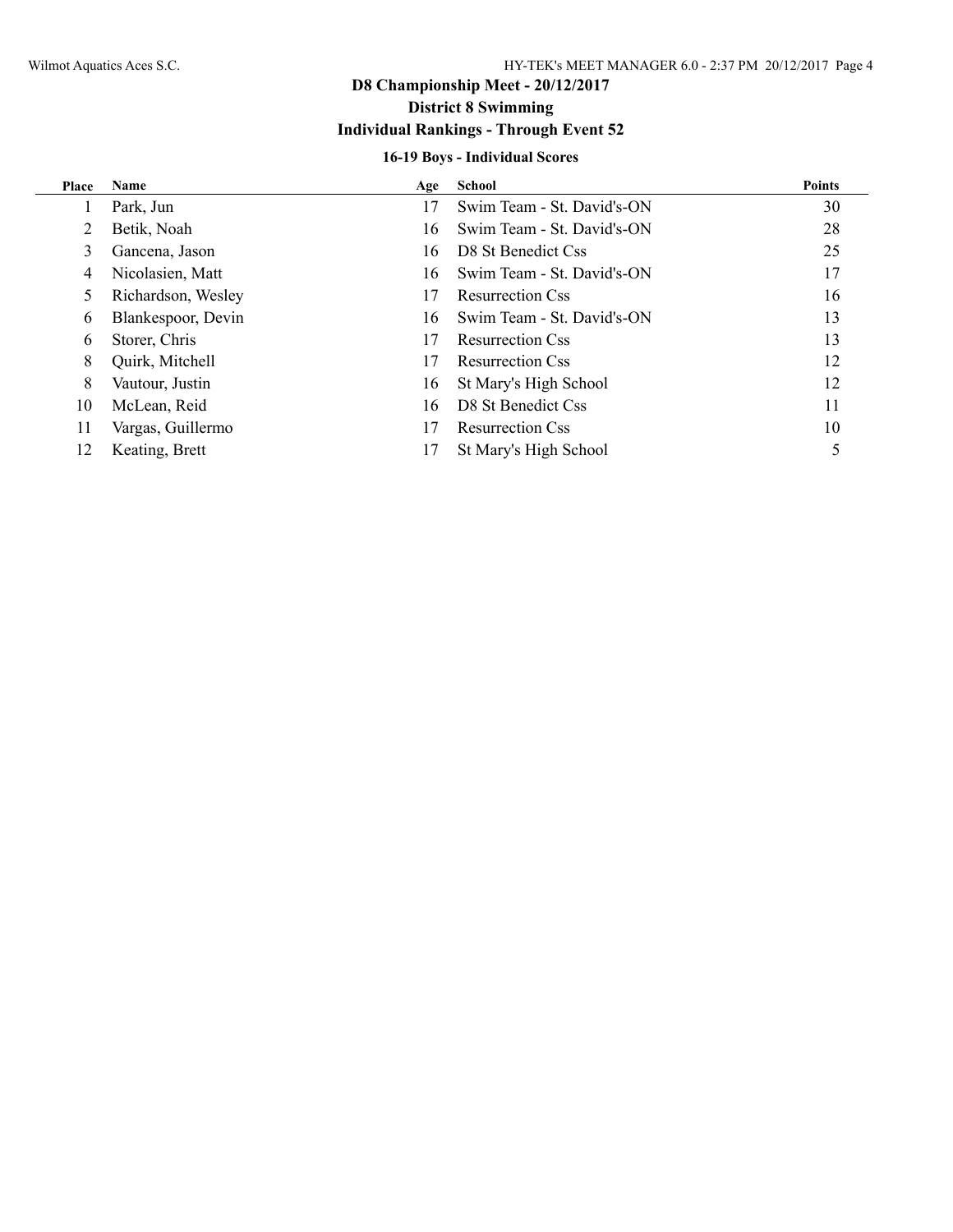## **D8 Championship Meet - 20/12/2017 District 8 Swimming Individual Rankings - Through Event 46**

## **Girls - Individual Scores - Open Division**

| Place | <b>Name</b>             | Age | <b>School</b>              | <b>Points</b> |
|-------|-------------------------|-----|----------------------------|---------------|
| 1     | Mage, Lauren            | 16  | D8 St Benedict Css         | 30            |
| 2     | Jones, Charlotte        | 16  | D8 St Benedict Css         | 28            |
| 3     | Vi, Kyanna              | 16  | D8 St Benedict Css         | 24            |
| 3     | Walker de-Jong, Shaunna | 16  | D8 St Benedict Css         | 24            |
| 5     | Helsby, Claire          | 15  | Swim Team - St. David's-ON | 21            |
| 6     | Masters, Emily          | 16  | St Mary's High School      | 20            |
| 7     | Fabian, Gillian         | 14  | Swim Team - St. David's-ON | 18            |
| 8     | Choi, Suyeong           | 15  | St Mary's High School      | 17            |
| 9     | Cronin, Brooke          | 14  | <b>Resurrection Css</b>    | 15            |
| 10    | Braga, Erica            | 16  | D8 St Benedict Css         | 14            |
| 11    | Edmonson, Kate          | 14  | <b>Resurrection Css</b>    | 13            |
| 12    | Chenire, Maddi          | 15  | St Mary's High School      | 11            |
| 13    | Leskovar, Holly         | 14  | D8 St Benedict Css         | 8             |
| 14    | Davidson, Natalie       | 16  | D8 St Benedict Css         | 6             |
| 15    | Hinsperger, Kate        | 15  | Swim Team - St. David's-ON |               |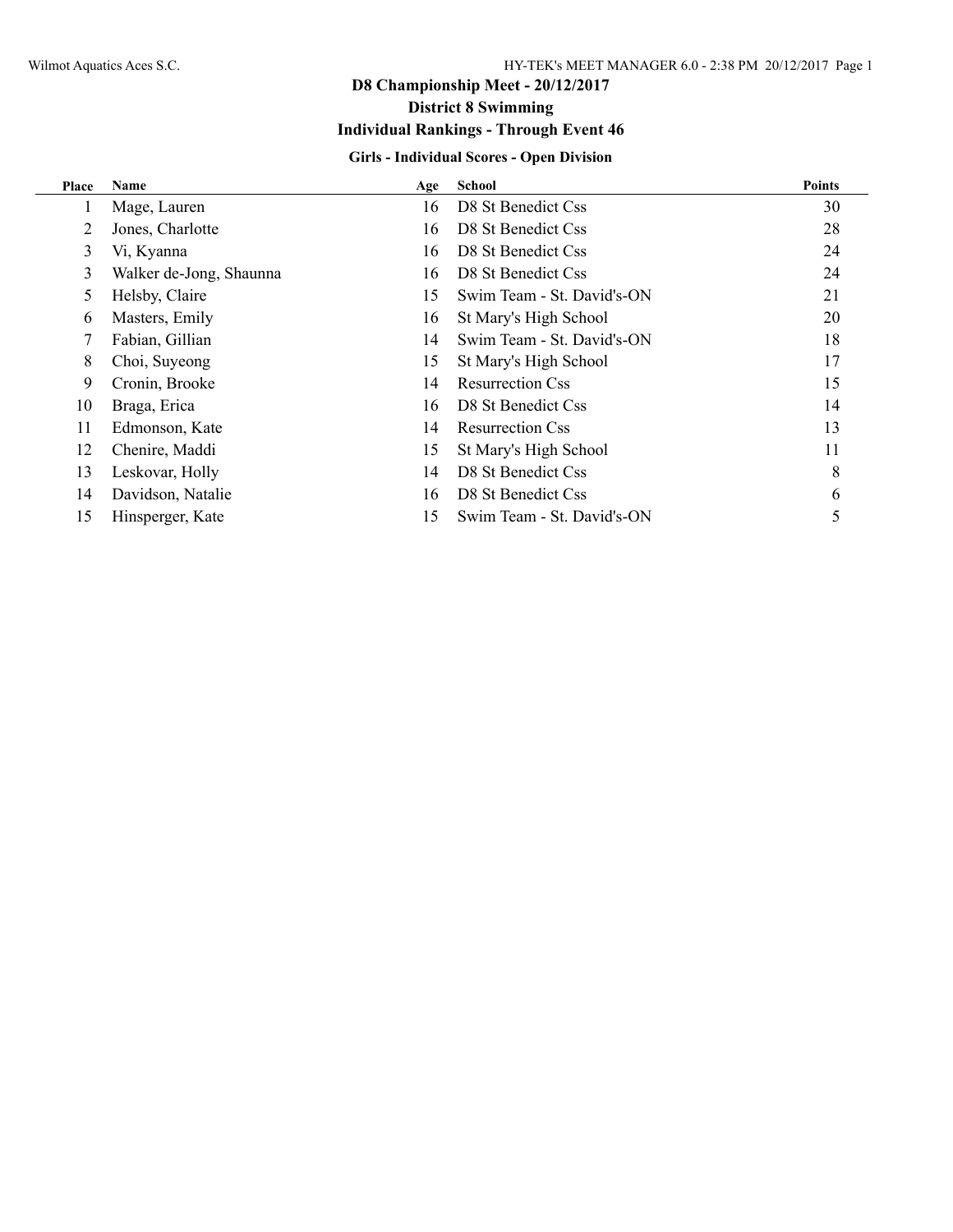## **D8 Championship Meet - 20/12/2017**

## **District 8 Swimming**

## **Individual Rankings - Through Event 46**

### **Boys - Individual Scores - Open Division**

| Place | Name            | Age | School                   | <b>Points</b> |
|-------|-----------------|-----|--------------------------|---------------|
|       | Stecho, Nathan  | 16. | Resurrection Css         | 30            |
|       | Rakattyai, Egon |     | 16 D8 St Benedict Css    | 24            |
|       | Edmonson, Gabe  |     | 17 St Mary's High School | 24            |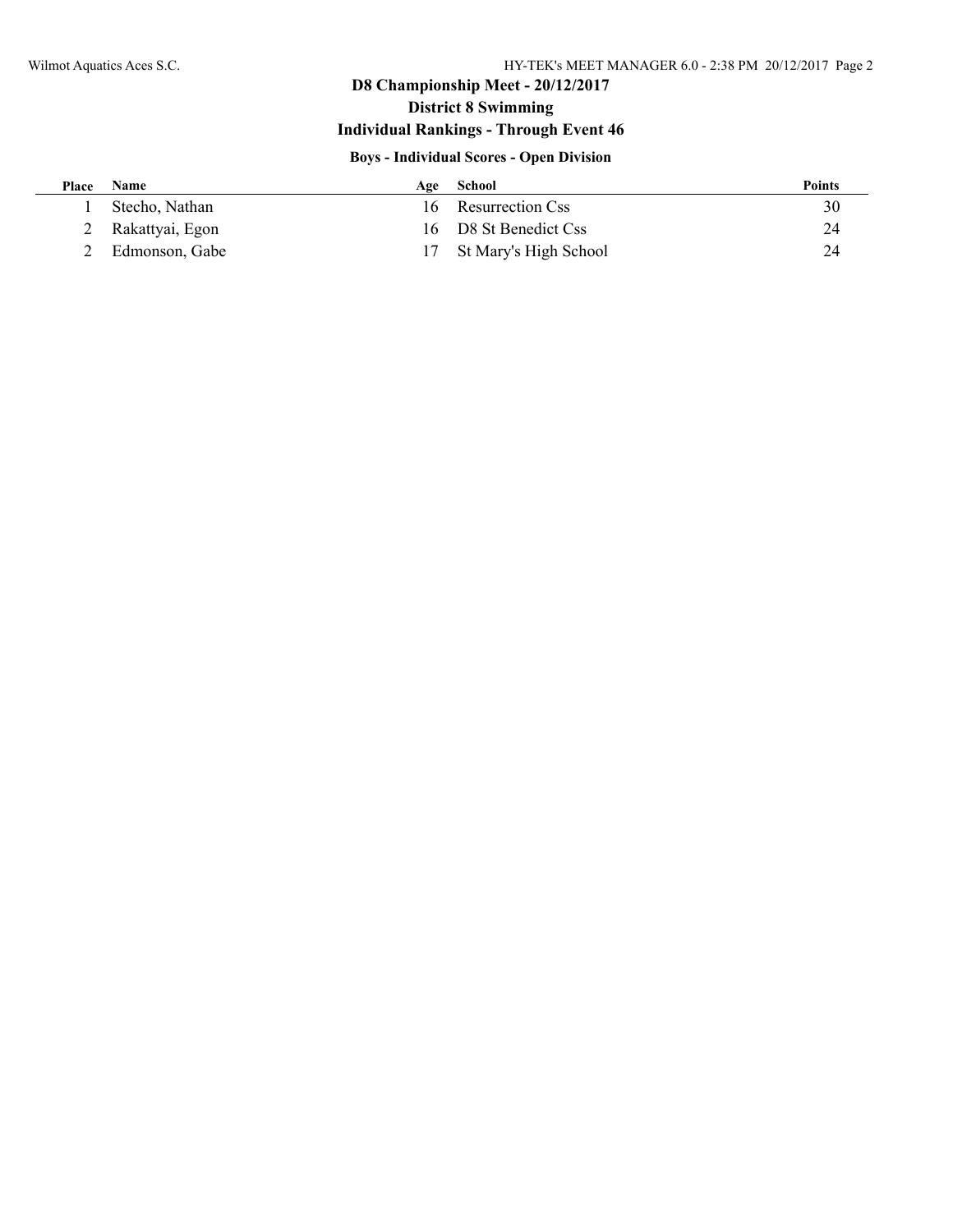**Results - D8 Swimming**

| ,,,,,,,,,,,,,,,,,,                                                      |                          |         |    |
|-------------------------------------------------------------------------|--------------------------|---------|----|
| <b>RCSS</b>                                                             | А                        | 2:43.56 | 18 |
| 1) Storer, Chris 17                                                     | 2) Richardson, Wesley 17 |         |    |
| 3) Vargas, Guillermo 17                                                 | 4) Quirk, Mitchell 17    |         |    |
| <b>SMH</b>                                                              | А                        | DO      |    |
| 10.1 Stroke Infraction swimmer #1: 6.5 Not on the back at finish - back |                          |         |    |
| 1) Vautour, Justin 16                                                   | 2) Unruh, Aiden 14       |         |    |
| 3) Banasczyk, Ben 14                                                    | 4) Keating, Brett 17     |         |    |
|                                                                         |                          |         |    |

#### **Event 7 Girls 13-19 200 SC Meter Freestyle Open**

#### **2:34.87 C CWOSSA**

| <b>Name</b>      | AgeSchool   | <b>Finals Time</b> |               |
|------------------|-------------|--------------------|---------------|
| 1 Mage, Lauren   | 16 SBEN     | 2:08.10            |               |
| 2 Vi, Kyanna     | 16 SBEN     | 2.2544             | $\mathbf{C}$  |
| 3 Helsby, Claire | 15 SDCSS-ON | 2:28.99            | $\mathcal{C}$ |
| 4 Cronin, Brooke | 14 RCSS     | 3:01.85            |               |

#### **Event 9 Girls 19 & Under 200 SC Meter Freestyle Senior**

#### **2:56.20 C CWOSSA**

| <b>Name</b>          | AgeSchool | <b>Finals Time</b> |   |
|----------------------|-----------|--------------------|---|
| 1 Kerry, Samantha    | 16 SBEN   | 2:44.67            |   |
| 2 Riddell, Morgan    | 17 RCSS   | 3:15.02            | 8 |
| 3 Huhse, Emilie      | 17 RCSS   | 3:16.12            |   |
| 4 Holderness, Owsten | 16 RCSS   | x4:10.07           |   |
| --- Minard, Ali      | 14 SMH    | NS                 |   |

#### **Event 10 Boys 19 & Under 200 SC Meter Freestyle Senior**

#### **2:41.10 C CWOSSA**

| <b>Name</b>           | AgeSchool |         | <b>Finals Time</b> |    |
|-----------------------|-----------|---------|--------------------|----|
| 1 Boruszewski, Kacper |           | 14 SMH  | 3:08.47            | 10 |
| 2 Storer, Chris       |           | 17 RCSS | 3:38.89            | -8 |

## **Event 11 Girls 13-19 50 SC Meter Freestyle Open**

#### **31.83 C CWOSSA**

|   | Name                      | AgeSchool | <b>Finals Time</b> |   |
|---|---------------------------|-----------|--------------------|---|
|   | Mage, Lauren              | 16 SBEN   | 27.05              | C |
|   | 2 Walker de-Jong, Shaunna | 16 SBEN   | 29.62              | C |
| 3 | Choi, Suyeong             | 15 SMH    | 30.22              | C |
| 4 | Masters, Emily            | 16 SMH    | 31.06              | C |
|   | 5 Leskovar, Holly         | 14 SBEN   | x32.07             |   |
| 6 | Braga, Erica              | 16 SBEN   | x32.14             |   |
|   | Davidson, Natalie         | 16 SBEN   | x43.64             |   |
|   | --- Kennedy, Regan        | 16 SMH    | <b>SCR</b>         |   |

#### **Event 12 Boys 13-19 50 SC Meter Freestyle Open**

**28.73 C CWOSSA**

| <b>Name</b>       | AgeSchool | <b>Finals Time</b> |     |
|-------------------|-----------|--------------------|-----|
| 1 Stecho, Nathan  | 16 RCSS   | 25.72              | - C |
| 2 Edmonson, Gabe  | 17 SMH    | 30.71              |     |
| 3 Rakattyai, Egon | 16 SBEN   | 3195               |     |

#### **Event 13 Girls 15 & Under 50 SC Meter Freestyle Junior**

**35.44 C CWOSSA Name Age School Finals Time** Hillier, Emma 14 RCSS 33.50 C Meissner, Molly 14 SMH 35.10 C Joseph, Victoria 15 SBEN 35.90 7 Smith, Sophie 14 RCSS 38.77 6 Stark, Emmaline 15 RCSS x38.78 Kutnik, Monica 15 SMH 39.27 5

#### **Event 1 Girls 13-19 4x50 SC Meter Medley Relay Open**

| EVEILL GILD 19-19 4X30 SC MELET MEUTEV KEIAV OPEIL                            |                       |                    |    |                |
|-------------------------------------------------------------------------------|-----------------------|--------------------|----|----------------|
| Team                                                                          | Relav                 | <b>Finals Time</b> |    |                |
| <b>SBEN</b>                                                                   | A                     | 2:11.86            | 20 |                |
| 1) Jones, Charlotte 16                                                        | 2) Vi, Kyanna 16      |                    |    |                |
| 3) Walker de-Jong, Shaunna 16                                                 | 4) Mage, Lauren 16    |                    |    |                |
| <b>SMH</b>                                                                    | A                     | DO                 |    |                |
| 10.1 Stroke Infraction swimmer #1: 6.5 Not on the back at finish - back       |                       |                    |    |                |
| 1) Ptak, Zoe 14                                                               | 2) Choi, Suyeong 15   |                    |    | Event'         |
| 3) Masters, Emily 16                                                          | 4) Chenire, Maddi 15  |                    |    |                |
| <b>RCSS</b>                                                                   | A                     | DO                 |    |                |
| 10.1 Stroke Infraction swimmer #2: 7.6 Did not touch at turn or finish with b |                       |                    |    | 11             |
| 1) Boruszewska, Julia 18                                                      | 2) Cronin, Brooke 14  |                    |    | $\mathfrak{D}$ |
| 3) Edmonson, Kate 14                                                          | 4) Stark, Emmaline 15 |                    |    | 3              |
|                                                                               |                       |                    |    |                |

#### **Event 3 Girls 15 & Under 4x50 SC Meter Medley Relay Junior**

|   | Team                       | Relav             | <b>Finals Time</b>        |    |
|---|----------------------------|-------------------|---------------------------|----|
| 1 | <b>SMH</b>                 | A                 | 2:56.01                   | 20 |
|   | 1) Kutnik, Monica 15       |                   | 2) Meissner, Molly 14     |    |
|   | 3) Minard, Ali 14          |                   | 4) Smith, Abby 14         |    |
| 2 | <b>SBEN</b>                | А                 | 3:10.29                   | 18 |
|   | 1) Joseph, Victoria 15     | 2) Talbot, Zoe 14 |                           |    |
|   | 3) Galway, Riley 14        |                   | 4) Craig, Jordyne 14      |    |
| 3 | SDCSS-ON                   | A                 | 3:13.73                   | 14 |
|   | 1) Penlidis, Niki 14       |                   | 2) Van Slyck, Ally 15     |    |
|   | 3) Lavallee, Lauren Ann 15 |                   | 4) Mota, Nicole 15        |    |
| 4 | <b>RCSS</b>                | А                 | 3:22.03                   | 12 |
|   | 1) Schroeder, Hannah 15    |                   | 2) Johnson, Mariah 14     |    |
|   | 3) Yuhasz, Abbey 15        |                   | 4) Wojciechowski, Gaby 14 |    |

#### **Event 4 Boys 15 & Under 4x50 SC Meter Medley Relay Junior**

| Team                         | Relay              | <b>Finals Time</b> |    |
|------------------------------|--------------------|--------------------|----|
| -SMH                         |                    | 2.4422             | 20 |
| 1) Murillo-Reyes, Brandon 15 | 2) Simoes, Ryan 15 |                    |    |
| 3) Lohrenz, Jacob 15         | 4) Pham, Andrew 15 |                    |    |

#### **Event 5 Girls 19 & Under 4x50 SC Meter Medley Relay Senior**

|    | Team                    | Relav                  | <b>Finals Time</b>       |    |
|----|-------------------------|------------------------|--------------------------|----|
| 1  | <b>RCSS</b>             | A                      | 2:42.31                  | 20 |
|    | 1) Dudek, Monika 16     | 2) Lehner, Vicky 17    |                          |    |
|    | 3) Roy, Lorraine 17     | 4) Smith, Eliza 17     |                          |    |
|    | 2 SDCSS-ON              | А                      | 2:45.56                  | 18 |
|    | 1) Dodsworth, Emily 16  |                        | 2) Reitzel, Kandace 16   |    |
|    | 3) Beesley, Hannah 16   |                        | 4) Van Dam, Elizabeth 17 |    |
| 3  | <b>SMH</b>              | A                      | 3:09.62                  | 14 |
|    | 1) Smith, Abby 14       | 2) Bilicic, Emma 14    |                          |    |
|    | 3) Waroch, Josilyn 15   | 4) O'Toole, Megan 14   |                          |    |
| 4  | <b>RCSS</b>             | В                      | x3:24.00                 |    |
|    | 1) Robinson, Robyn 16   | 2) Tunstall, Lia 16    |                          |    |
|    | 3) Hernandez, Aitana 16 |                        | 4) Holderness, Owsten 16 |    |
| 5. | <b>SBEN</b>             | A                      | 3:24.84                  | 12 |
|    | 1) Gill, Lauren 14      | 2) Bracken, Abigail 16 |                          |    |
|    | 3) Lee, Hannah 16       | 4) Lowe, Lysa 16       |                          |    |

#### **Event 6 Boys 19 & Under 4x50 SC Meter Medley Relay Senior**

| Team                     | Relav                  | <b>Finals Time</b> |    |
|--------------------------|------------------------|--------------------|----|
| 1 SDCSS-ON               | А                      | 2.2590             | 20 |
| 1) Blankespoor, Devin 16 | 2) Nicolasien, Matt 16 |                    |    |
| 3) Park, Jun 17          | 4) Betik, Noah 16      |                    |    |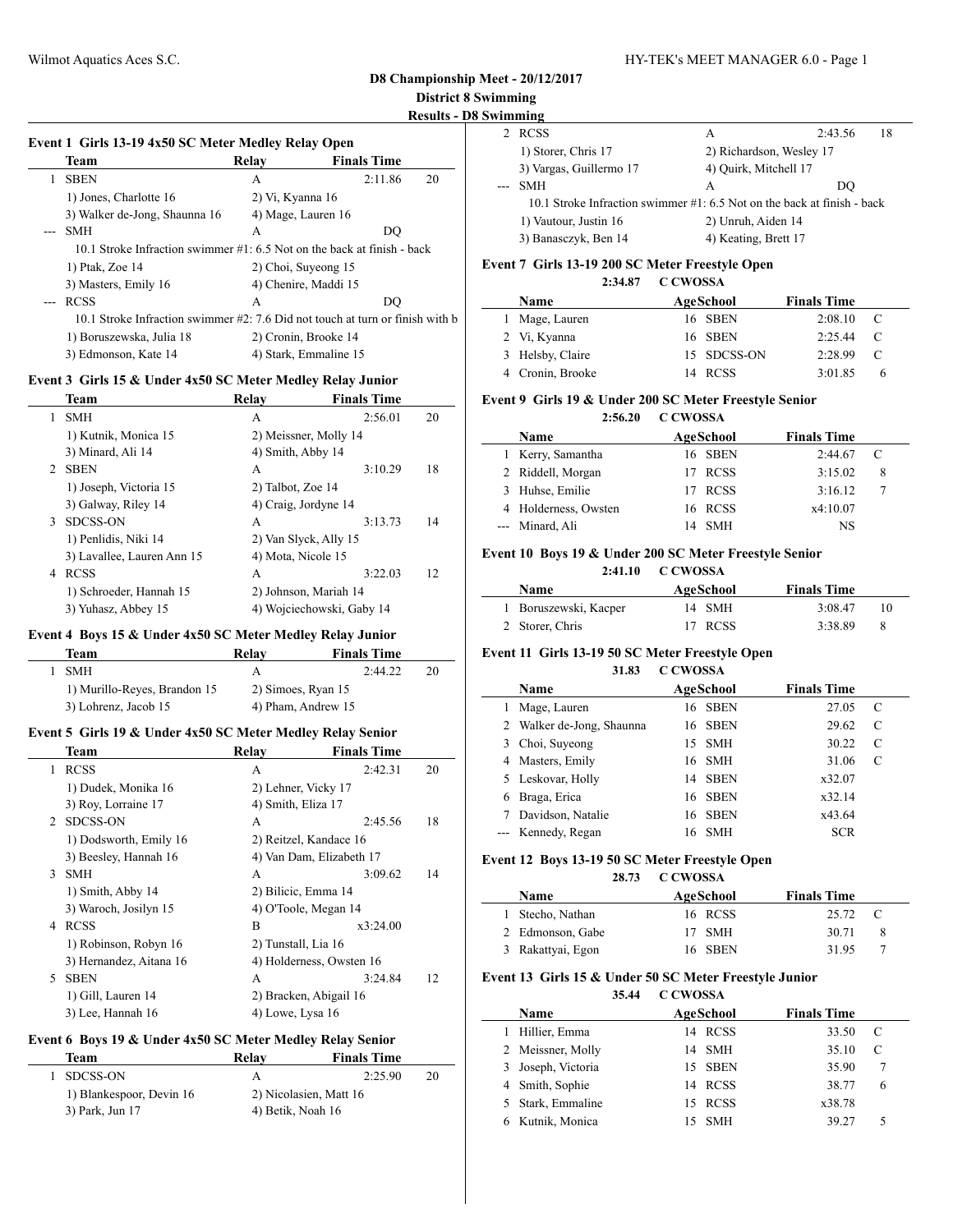**Results - D8 Swimming**

| (Event 13 Girls 15 & Under 50 SC Meter Freestyle Junior) |                      |    |                 |                    |                |  |
|----------------------------------------------------------|----------------------|----|-----------------|--------------------|----------------|--|
|                                                          | Name                 |    | AgeSchool       | <b>Finals Time</b> |                |  |
| 7                                                        | Schroeder, Hannah    | 15 | <b>RCSS</b>     | x39.69             |                |  |
| 8                                                        | Lavallee, Lauren Ann | 15 | SDCSS-ON        | 39.82              | 4              |  |
| 9                                                        | Mendonza, Kristen    | 14 | SDCSS-ON        | 39.85              | $\overline{2}$ |  |
| 10                                                       | Linkletter, Haylea   | 14 | SDCSS-ON        | x40.44             |                |  |
| 11                                                       | Chen, Caitlin        | 14 | <b>SMH</b>      | x40.80             |                |  |
| 12                                                       | O'Toole, Megan       | 14 | <b>SMH</b>      | x41.27             |                |  |
| 13                                                       | Busse, Kristen       | 14 | <b>SDCSS-ON</b> | x41.85             |                |  |
| 14                                                       | Penlidis, Niki       | 14 | SDCSS-ON        | x43.60             |                |  |
| 15                                                       | Johnson, Mariah      | 14 | <b>RCSS</b>     | x44.30             |                |  |
| 16                                                       | Canini, Claire       | 15 | <b>SDCSS-ON</b> | x44.33             |                |  |
| 17                                                       | Glas, Angelina       | 14 | <b>SMH</b>      | x44.41             |                |  |
| 18                                                       | Huber, Adina         | 15 | <b>SMH</b>      | x47.36             |                |  |
| 19                                                       | Talbot, Zoe          | 14 | <b>SBEN</b>     | 47.98              | 1              |  |
| 20                                                       | Wojciechowski, Gaby  | 14 | <b>RCSS</b>     | x50.85             |                |  |
| 21                                                       | Anderson, Isabella   | 14 | <b>SMH</b>      | x1:06.90           |                |  |
|                                                          | Loughran, Lindsey    | 14 | <b>SDCSS-ON</b> | <b>NS</b>          |                |  |
| $---$                                                    | Mota, Nicole         | 15 | <b>SDCSS-ON</b> | <b>NS</b>          |                |  |
| ---                                                      | Van Slyck, Ally      | 15 | <b>SDCSS-ON</b> | <b>SCR</b>         |                |  |

#### **Event 14 Boys 15 & Under 50 SC Meter Freestyle Junior**

#### **32.11 C CWOSSA**

|   | <b>Name</b>       |    | AgeSchool   | <b>Finals Time</b> |                |  |
|---|-------------------|----|-------------|--------------------|----------------|--|
|   | Pham, Andrew      |    | 15 SMH      | 31.97              | C              |  |
|   | 2 Pietrzyk, David |    | 15 SMH      | 36.45              | 8              |  |
| 3 | Clinton, Logan    | 14 | RCSS        | 36.70              | 7              |  |
| 4 | Hughes, Jared     |    | 15 RCSS     | 37.51              | 6              |  |
|   | 5 Simoes, Ryan    |    | 15 SMH      | x37.56             |                |  |
| 6 | Karpets, Andrij   |    | 15 RCSS     | x37.91             |                |  |
|   | Czevar, Brandon   | 14 | <b>SBEN</b> | 39.35              | 5              |  |
|   | Laparan, Angelo   | 15 | <b>SBEN</b> | 43.80              | $\overline{4}$ |  |

## **Event 15 Girls 19 & Under 50 SC Meter Freestyle Senior**

#### **34.06 C CWOSSA**

|                | Name               |    | AgeSchool       | <b>Finals Time</b> |                |  |
|----------------|--------------------|----|-----------------|--------------------|----------------|--|
| 1              | Van Dam, Elizabeth | 17 | <b>SDCSS-ON</b> | 32.11              | C              |  |
| $\overline{2}$ | Kerry, Samantha    | 16 | <b>SBEN</b>     | 32.19              | С              |  |
| 3              | Smith, Eliza       | 17 | <b>RCSS</b>     | 32.82              | С              |  |
| 4              | Lee, Hannah        | 16 | <b>SBEN</b>     | 34.55              | 6              |  |
| 5              | Waroch, Josilyn    | 15 | <b>SMH</b>      | 37.04              | 5              |  |
| 6              | Dudek, Monika      | 16 | <b>RCSS</b>     | 37.12              | $\overline{4}$ |  |
| 7              | Hernandez, Aitana  | 16 | <b>RCSS</b>     | x38.27             |                |  |
| 8              | Tunstall, Lia      | 16 | <b>RCSS</b>     | x38.36             |                |  |
| 9              | Dodsworth, Emily   | 16 | <b>SDCSS-ON</b> | 39.16              | 2              |  |
| 10             | Reitzel, Kandace   | 16 | <b>SDCSS-ON</b> | x39.19             |                |  |
| 11             | Riddell, Morgan    | 17 | <b>RCSS</b>     | x40.26             |                |  |
| 12             | Elliott, Erika     | 16 | <b>SBEN</b>     | x40.39             |                |  |
| 13             | Aldworth, Rachel   | 16 | <b>RCSS</b>     | x40.45             |                |  |
| 14             | Boruszewska, Julia | 18 | <b>RCSS</b>     | x40.89             |                |  |
| 15             | Huhse, Emilie      | 17 | <b>RCSS</b>     | x42.08             |                |  |
| 16             | Good, Paige        | 14 | <b>SMH</b>      | 42.23              | 1              |  |
| 17             | VanDerGulik, Tia   | 16 | <b>RCSS</b>     | x42.31             |                |  |
| 18             | Ptak, Zoe          | 14 | <b>SMH</b>      | x45.30             |                |  |
| 19             | VanDerGulik, Jewel | 16 | <b>RCSS</b>     | x46.55             |                |  |
| 20             | Bracken, Abigail   | 16 | <b>SBEN</b>     | x48.67             |                |  |
| 21             | Robinson, Robyn    | 16 | <b>RCSS</b>     | x48.88             |                |  |

| 22 Lowe, Lysa         | 16 SBEN | x49.07 |
|-----------------------|---------|--------|
| 23 Holderness, Owsten | 16 RCSS | x50.29 |
| 24 Hughes, Marley     | 14 SMH  | x53.82 |

#### **Event 16 Boys 19 & Under 50 SC Meter Freestyle Senior**

| 30.22 | C CWOSSA |
|-------|----------|
|-------|----------|

|    | Name                |     | <b>AgeSchool</b> | <b>Finals Time</b> |                |
|----|---------------------|-----|------------------|--------------------|----------------|
| 1  | Park, Jun           | 17  | <b>SDCSS-ON</b>  | 26.19              | C              |
| 2  | Betik, Noah         |     | 16 SDCSS-ON      | 28.95              | C              |
| 3  | Gancena, Jason      | 16. | SBEN             | 29.50              | C              |
| 4  | Quirk, Mitchell     | 17  | <b>RCSS</b>      | 29.84              | C              |
| 5. | Keating, Brett      | 17  | <b>SMH</b>       | 31.01              | 5              |
| 6  | Vautour, Justin     | 16. | <b>SMH</b>       | 32.87              | 4              |
|    | Vargas, Guillermo   | 17  | <b>RCSS</b>      | 33.16              | $\overline{c}$ |
| 8  | Blankespoor, Devin  |     | 16 SDCSS-ON      | x34.50             |                |
| 9  | Boruszewski, Kacper | 14  | <b>SMH</b>       | x35.54             |                |
| 10 | McLean, Reid        | 16  | <b>SBEN</b>      | 39.62              | 1              |
| 11 | Johanns, Mitchell   |     | 16 SDCSS-ON      | x51.13             |                |
|    | Shannon, Anthony    | 15  | <b>SMH</b>       | NS                 |                |

#### **Event 17 Girls 13-19 100 SC Meter IM Open**

**1:21.81 C CWOSSA**

|   | Name                                 |     | <b>AgeSchool</b> | <b>Finals Time</b> |                |
|---|--------------------------------------|-----|------------------|--------------------|----------------|
| 1 | Fabian, Gillian                      | 14  | SDCSS-ON         | 1:12.88            | C              |
|   | 2 Leskovar, Holly                    | 14  | <b>SBEN</b>      | 1:18.13            | C              |
| 3 | Masters, Emily                       |     | 16 SMH           | 1:19.88            | C              |
| 4 | Braga, Erica                         |     | 16 SBEN          | 1:20.22            | C              |
|   | 5 Hinsperger, Kate                   | 15  | SDCSS-ON         | 1:21.57            | C              |
| 6 | Chenire, Maddi                       | 15  | <b>SMH</b>       | 1:26.97            | 4              |
|   | Edmonson, Kate                       | 14  | <b>RCSS</b>      | 1:27.63            | $\overline{c}$ |
| 8 | Lemke, Sarah                         | 14  | <b>SBEN</b>      | x1:36.79           |                |
|   | Choi, Suveong                        | 15. | <b>SMH</b>       | DO                 |                |
|   | 6.5 Not on the back at finish - back |     |                  |                    |                |
|   | Kennedy, Regan                       | 16  | <b>SMH</b>       | <b>SCR</b>         |                |

#### **Event 18 Boys 13-19 100 SC Meter IM Open**

**1:16.77 C CWOSSA**

| <b>Name</b>       | AgeSchool | <b>Finals Time</b> |   |
|-------------------|-----------|--------------------|---|
| 1 Stecho, Nathan  | 16 RCSS   | 1:06.28            | C |
| 2 Edmonson, Gabe  | 17 SMH    | 1:20.69            | 8 |
| 3 Rakattyai, Egon | 16 SBEN   | 1:25.61            |   |

#### **Event 19 Girls 13-19 200 SC Meter IM Open**

|                    | 2:57.43 C CWOSSA |                    |  |
|--------------------|------------------|--------------------|--|
| <b>Name</b>        | AgeSchool        | <b>Finals Time</b> |  |
| 1 Jones, Charlotte | 16 SBEN          | 2:37.35 C          |  |
| 2 Vi, Kyanna       | 16 SBEN          | $2:46.01$ C        |  |

#### **Event 20 Boys 13-19 200 SC Meter IM Open**

|                     | 2:48.65 C CWOSSA |                    |  |
|---------------------|------------------|--------------------|--|
| Name                | AgeSchool        | <b>Finals Time</b> |  |
| --- Chai, Alexander | 17 SMH           | SCR                |  |

#### **Event 21 Girls 15 & Under 100 SC Meter IM Junior**

#### **1:31.77 C CWOSSA**

| <b>Name</b>     | AgeSchool | <b>Finals Time</b>     |
|-----------------|-----------|------------------------|
| 1 Dodge, Emily  | 14 RCSS   | $1:21.91$ C            |
| 2 Hillier, Emma | 14 RCSS   | $1:26.92$ C            |
| 3 Minard, Ali   | 14 SMH    | 1.3040<br>$\mathbf{C}$ |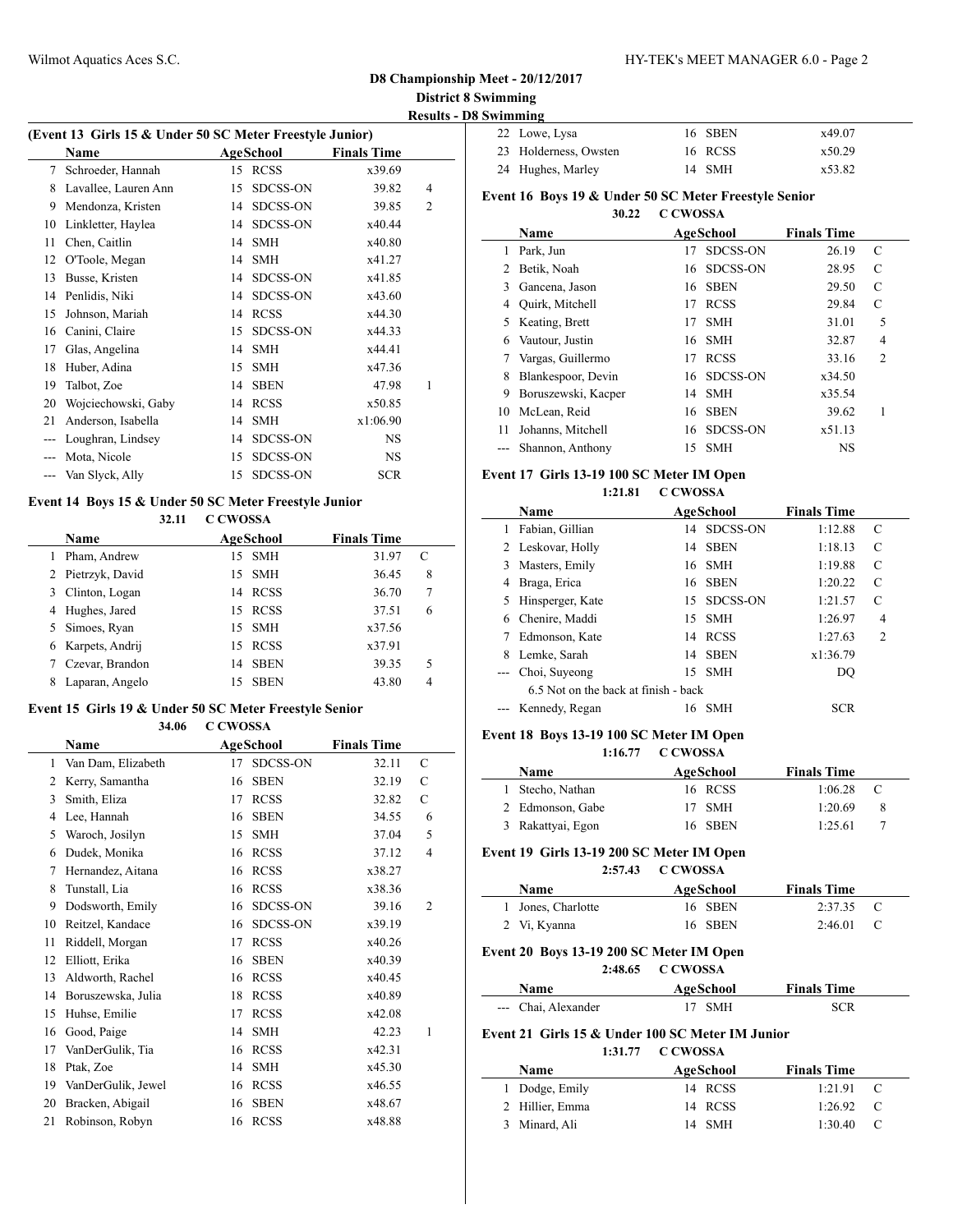## Wilmot Aquatics Aces S.C. HY-TEK's MEET MANAGER 6.0 - Page 3

## **D8 Championship Meet - 20/12/2017 District 8 Swimming**

| <b>Results - D8 Swimming</b> |
|------------------------------|
|------------------------------|

 $\sim$ 

 $\overline{a}$ 

 $\overline{\phantom{a}}$ 

| 2 Beesley, Hannah   | 16 SDCSS-ON | 41.91 |   |
|---------------------|-------------|-------|---|
| 3 Dudek, Monika     | 16 RCSS     | 43.89 |   |
| 4 Hernandez, Aitana | 16 RCSS     | 44.40 | h |
| 5 Waroch, Josilyn   | 15 SMH      | 46.56 | 5 |

#### **Event 30 Boys 19 & Under 50 SC Meter Butterfly Senior**

**34.00 C CWOSSA**

| Name              |  | AgeSchool   | <b>Finals Time</b> |     |
|-------------------|--|-------------|--------------------|-----|
| 1 Park, Jun       |  | 17 SDCSS-ON | 28.18              | - C |
| 2 Gancena, Jason  |  | 16 SBEN     | 35.71              |     |
| 3 Lohrenz, Jacob  |  | 15 SMH      | 36.37              |     |
| 4 Quirk, Mitchell |  | <b>RCSS</b> | 40.12              |     |

#### **Event 31 Girls 13-19 100 SC Meter Freestyle Open**

**1:11.44 C CWOSSA**

|   | Name                    | AgeSchool         | <b>Finals Time</b> |   |
|---|-------------------------|-------------------|--------------------|---|
|   | Mage, Lauren            | 16 SBEN           | 1:01.05            | C |
| 2 | Fabian, Gillian         | 14 SDCSS-ON       | 1:06.11            | C |
| 3 | Helsby, Claire          | 15 SDCSS-ON       | 1:07.47            | C |
| 4 | Walker de-Jong, Shaunna | 16 SBEN           | 1:08.12            | C |
|   | 5 Hinsperger, Kate      | 15 SDCSS-ON       | x1:10.72           | C |
| 6 | Edmonson, Kate          | <b>RCSS</b><br>14 | 1:16.03            | 5 |
|   | Cronin, Brooke          | <b>RCSS</b><br>14 | 1:30.66            | 4 |
|   | Lemke, Amanda           | SBEN<br>16.       | x1:38.84           |   |

#### **Event 32 Boys 13-19 100 SC Meter Freestyle Open**

**1:02.80 C CWOSSA**

| <b>Name</b>       | AgeSchool | <b>Finals Time</b> |  |
|-------------------|-----------|--------------------|--|
| 1 Rakattyai, Egon | 16 SBEN   | 1:13.39            |  |

#### **Event 33 Girls 15 & Under 100 SC Meter Freestyle Junior**

**1:20.10 C CWOSSA**

|   | <b>Name</b>      |     | AgeSchool   | <b>Finals Time</b> |   |
|---|------------------|-----|-------------|--------------------|---|
| 1 | Dodge, Emily     | 14  | <b>RCSS</b> | 1:15.78            | C |
|   | 2 Minard, Ali    | 14  | SMH         | 1:18.83            | C |
| 3 | Joseph, Victoria | 15. | <b>SBEN</b> | 1:21.17            | 7 |
|   | 4 Smith, Sophie  | 14  | <b>RCSS</b> | 1:30.82            | 6 |
| 5 | Bilicic, Emma    | 14  | SMH         | 1:30.86            | 5 |
| 6 | Johnson, Mariah  | 14  | <b>RCSS</b> | x1:45.53           |   |
|   | McKenna, Sarah   | 14  | <b>SMH</b>  | x1:49.64           |   |
| 8 | Craig, Jordyne   | 14  | <b>SBEN</b> | 1:51.08            | 4 |
|   | Ertel, Abigail   | 14  | <b>SMH</b>  | <b>SCR</b>         |   |

#### **Event 34 Boys 15 & Under 100 SC Meter Freestyle Junior 1:14.21 C CWOSSA**

| <b>Name</b>              | AgeSchool | <b>Finals Time</b> |    |
|--------------------------|-----------|--------------------|----|
| 1 Murillo-Reyes, Brandon | 15 SMH    | 1:15.94            | 10 |
| 2 Karpets, Andrij        | 15 RCSS   | 1:19.25            | 8  |
| 3 Clinton, Logan         | 14 RCSS   | 1:24.30            |    |
| 4 Unruh, Aiden           | 14 SMH    | 1.33.59            |    |

#### **Event 35 Girls 19 & Under 100 SC Meter Freestyle Senior**

**1:18.21 C CWOSSA**

| <b>Name</b>        | AgeSchool   | <b>Finals Time</b> |    |
|--------------------|-------------|--------------------|----|
| Beesley, Hannah    | 16 SDCSS-ON | 1:26.16            | 10 |
| 2 Dodsworth, Emily | 16 SDCSS-ON | 1:31.07            | 8  |
| 3 Huhse, Emilie    | 17 RCSS     | 1:31.10            |    |
| 4 Tunstall, Lia    | 16 RCSS     | 1:32.23            | 6  |
| 5 Aldworth, Rachel | 16 RCSS     | x1:37.89           |    |

|              |                                                            |                                               |                    | Results - |
|--------------|------------------------------------------------------------|-----------------------------------------------|--------------------|-----------|
|              | (Event 21 Girls 15 & Under 100 SC Meter IM Junior)<br>Name | <b>AgeSchool</b> Finals Time                  |                    |           |
|              | 4 Meissner, Molly                                          | 14 SMH                                        | 1:36.03            | 6         |
|              | 5 Yuhasz, Abbey                                            | 15 RCSS                                       | x1:45.41           |           |
|              |                                                            |                                               |                    |           |
|              | Event 22 Boys 15 & Under 100 SC Meter IM Junior            | 1:26.88 C CWOSSA                              |                    |           |
|              | Name                                                       | AgeSchool                                     | <b>Finals Time</b> |           |
|              | 1 Benest, Patrick                                          | 14 RCSS                                       | 1:32.39            | 10        |
|              | --- Lohrenz, Jacob                                         | 15 SMH                                        | DQ                 |           |
|              | 6.5 Not on the back at finish - back                       |                                               |                    |           |
|              | --- Clinton, Logan                                         | 14 RCSS                                       | NS                 |           |
|              | Event 23 Girls 19 & Under 100 SC Meter IM Senior           |                                               |                    |           |
|              | 1:28.88                                                    | C CWOSSA                                      |                    |           |
|              | Name                                                       | <b>Example 2.5 AgeSchool</b>                  | <b>Finals Time</b> |           |
|              | 1 Lehner, Vicky                                            | 17 RCSS<br><b>SDCSS-ON</b><br>16              | 1:25.01<br>1:28.73 | С<br>C    |
|              | 2 Beesley, Hannah<br>3 Lee, Hannah                         | 16 SBEN                                       | 1:33.71            | 7         |
|              | 4 Roy, Lorraine                                            | 17 RCSS                                       | 1:36.97            | 6         |
|              | 5 Blundon, Kaitlyn                                         | 14 SMH                                        | 1:42.51            | 5         |
| 6            | Boruszewska, Julia                                         | 18 RCSS                                       | x1:45.41           |           |
|              |                                                            |                                               |                    |           |
|              | Event 24 Boys 19 & Under 100 SC Meter IM Senior<br>1:20.21 | C CWOSSA                                      |                    |           |
|              | Name                                                       | AgeSchool                                     | <b>Finals Time</b> |           |
|              | 1 Betik, Noah                                              | 16 SDCSS-ON                                   | 1:20.24            | 10        |
|              | 2 Richardson, Wesley                                       | 17 RCSS                                       | 1:27.05            | 8         |
|              | Event 25 Girls 13-19 100 SC Meter Butterfly Open           |                                               |                    |           |
|              | 1:16.95<br>Name                                            | <b>C CWOSSA</b><br><b>Example 2 AgeSchool</b> | <b>Finals Time</b> |           |
|              | 1 Walker de-Jong, Shaunna                                  | 16 SBEN                                       | 1:12.76            | С         |
|              | 2 Jones, Charlotte                                         | 16<br><b>SBEN</b>                             | 1:14.34            | C         |
|              | 3 Masters, Emily                                           | 16 SMH                                        | 1:14.86            | C         |
|              |                                                            |                                               |                    |           |
|              | Event 26 Boys 13-19 100 SC Meter Butterfly Open<br>1:10.40 | <b>C CWOSSA</b>                               |                    |           |
|              | Name                                                       | <b>AgeSchool</b>                              | <b>Finals Time</b> |           |
|              | --- Chai. Alexander                                        | 17<br><b>SMH</b>                              | <b>SCR</b>         |           |
|              | Event 27 Girls 15 & Under 50 SC Meter Butterfly Junior     |                                               |                    |           |
|              | 40.05                                                      | C CWOSSA                                      |                    |           |
|              | Name                                                       | AgeSchool                                     | <b>Finals Time</b> |           |
| 1            | Dodge, Emily                                               | 14 RCSS                                       | 36.59              | С         |
|              | 2 Minard, Ali                                              | 14 SMH                                        | 43.27              | 8         |
|              | 3 Meissner, Molly                                          | 14 SMH                                        | 46.29              | 7         |
|              | 4 Galway, Riley                                            | 14 SBEN                                       | 48.95              | 6         |
| 5            | Yuhasz, Abbey                                              | 15 RCSS                                       | 53.50              | 5         |
|              | Event 28 Boys 15 & Under 50 SC Meter Butterfly Junior      |                                               |                    |           |
|              | 35.65<br>Name                                              | <b>C CWOSSA</b><br>AgeSchool                  | <b>Finals Time</b> |           |
| $\mathbf{1}$ | Banasczyk, Ben                                             | 14 SMH                                        | 39.23              | 10        |
| ---          | Hughes, Jared                                              | 15 RCSS                                       | NS                 |           |
|              |                                                            |                                               |                    |           |
|              | Event 29 Girls 19 & Under 50 SC Meter Butterfly Senior     |                                               |                    |           |
|              | 38.03                                                      | <b>C CWOSSA</b>                               |                    |           |
|              | Name                                                       | AgeSchool                                     | <b>Finals Time</b> |           |
|              | 1 Kerry, Samantha                                          | 16 SBEN                                       | 39.77              | 10        |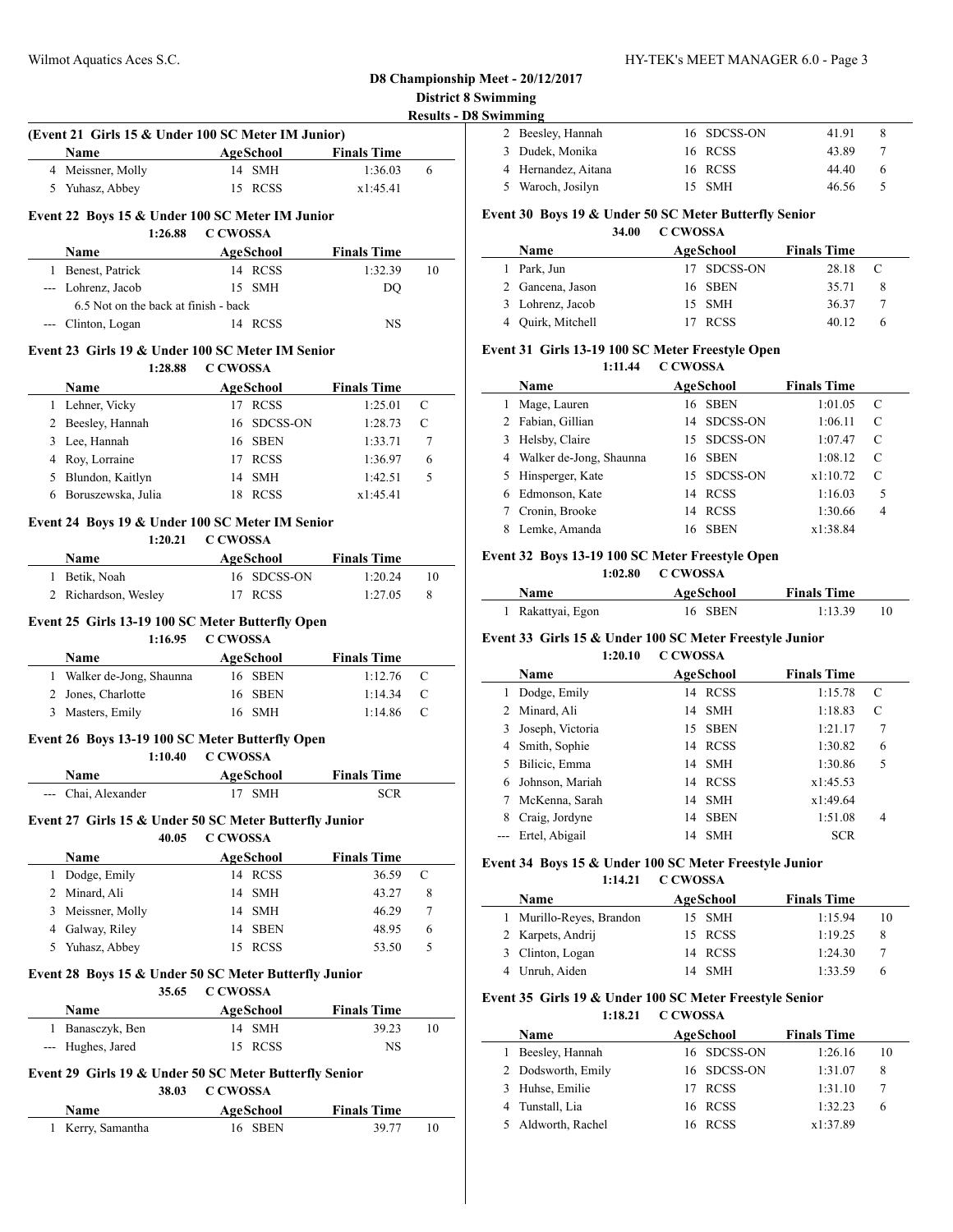#### **D8 Championship Meet - 20/12/2017 District 8 Swimming Results - D8 Swimming**

#### **(Event 35 Girls 19 & Under 100 SC Meter Freestyle Senior)**

| Name                   | AgeSchool   | <b>Finals Time</b> |   |  |
|------------------------|-------------|--------------------|---|--|
| 6 O'Toole, Megan       | 14 SMH      | 1:39.03            |   |  |
| 7 Chen, Caitlin        | 14 SMH      | 1:42.45            | 4 |  |
| 8 Smith, Abby          | 14 SMH      | x1:44.26           |   |  |
| 9 Bracken, Abigail     | 16 SBEN     | 1:46.94            |   |  |
| --- Van Dam, Elizabeth | 17 SDCSS-ON | DO                 |   |  |
|                        |             |                    |   |  |

5.2 Did not touch the wall at the turn or finish

#### **Event 36 Boys 19 & Under 100 SC Meter Freestyle Senior 1:08.99 C CWOSSA**

| <b>Name</b>          | AgeSchool         | <b>Finals Time</b> |   |  |
|----------------------|-------------------|--------------------|---|--|
| Park, Jun            | SDCSS-ON          | 1:01.13            |   |  |
| 2 Vargas, Guillermo  | <b>RCSS</b>       | 1:17.44            | 8 |  |
| Banasczyk, Ben       | 14 SMH            | 1:17.84            | 7 |  |
| 4 Blankespoor, Devin | 16 SDCSS-ON       | 1:22.43            | 6 |  |
| Storer, Chris        | <b>RCSS</b><br>17 | 1:31.82            | 5 |  |
| McLean, Reid         | 16 SBEN           | 1:37.58            | 4 |  |
| Johanns, Mitchell    | 16 SDCSS-ON       | x2:04.37           |   |  |
|                      |                   |                    |   |  |

#### **Event 37 Girls 13-19 100 SC Meter Backstroke Open**

**1:18.56 C CWOSSA**

| Name               |    | AgeSchool   | <b>Finals Time</b> |   |
|--------------------|----|-------------|--------------------|---|
| Jones, Charlotte   |    | 16 SBEN     | 1:11.47            | C |
| 2 Braga, Erica     |    | 16 SBEN     | 1:18.14            |   |
| 3 Leskovar, Holly  |    | 14 SBEN     | x1:19.64           |   |
| 4 Chenire, Maddi   |    | 15 SMH      | 1:26.32            | 7 |
| 5 Edmonson, Kate   | 14 | <b>RCSS</b> | 1:29.62            | 6 |
| --- Kennedy, Regan | 16 | <b>SMH</b>  | SCR                |   |

# **Event 38 Boys 13-19 100 SC Meter Backstroke Open**

| 1:11.81 | <b>C CWOSSA</b> |
|---------|-----------------|
|---------|-----------------|

| Name                | AgeSchool | <b>Finals Time</b> |  |
|---------------------|-----------|--------------------|--|
| --- Chai, Alexander | 17 SMH    | <b>SCR</b>         |  |

#### **Event 39 Girls 15 & Under 50 SC Meter Backstroke Junior 42.00 C CWOSSA**

| <b>Name</b>         |                                                                                                   |             | <b>Finals Time</b>                                                                   |                |
|---------------------|---------------------------------------------------------------------------------------------------|-------------|--------------------------------------------------------------------------------------|----------------|
| Hillier, Emma       | 14                                                                                                |             | 40.31                                                                                | C              |
|                     |                                                                                                   |             | 46.41                                                                                | 8              |
|                     |                                                                                                   |             | 47.90                                                                                | 7              |
|                     | 14                                                                                                | <b>SBEN</b> | 48.85                                                                                | 6              |
|                     |                                                                                                   |             | 50.20                                                                                | 5              |
|                     | 14                                                                                                |             | 50.57                                                                                | $\overline{4}$ |
| Gill, Lauren        | 14                                                                                                | <b>SBEN</b> | 55.37                                                                                | $\overline{2}$ |
| Wojciechowski, Gaby | 14                                                                                                |             | x56.10                                                                               |                |
|                     | 2 Stark, Emmaline<br>3 Lavallee, Lauren Ann<br>Galway, Riley<br>5 Smith, Abby<br>6 McKenna, Sarah |             | AgeSchool<br><b>RCSS</b><br>15 RCSS<br>15 SDCSS-ON<br>14 SMH<br>- SMH<br><b>RCSS</b> |                |

#### **Event 40 Boys 15 & Under 50 SC Meter Backstroke Junior**

#### **39.88 C CWOSSA**

|    | Name                   |    | AgeSchool   | <b>Finals Time</b> |    |
|----|------------------------|----|-------------|--------------------|----|
| 1. | Murillo-Reyes, Brandon |    | 15 SMH      | 41.77              | 10 |
|    | Pham, Andrew           |    | 15 SMH      | 42.67              | 8  |
| 3  | Benest, Patrick        |    | 14 RCSS     | 43.18              |    |
|    | 4 Czevar, Brandon      | 14 | <b>SBEN</b> | 47.58              | 6  |
|    | Laparan, Angelo        |    | 15 SBEN     | 57.30              | 5  |
|    | --- Hughes, Jared      |    | <b>RCSS</b> | NS                 |    |

| Event 41 Girls 19 & Under 50 SC Meter Backstroke Senior |                    |          |             |                    |   |
|---------------------------------------------------------|--------------------|----------|-------------|--------------------|---|
|                                                         | 40.50              | C CWOSSA |             |                    |   |
|                                                         | Name               |          | AgeSchool   | <b>Finals Time</b> |   |
|                                                         | Van Dam, Elizabeth | 17       | SDCSS-ON    | 39.75              | C |
|                                                         | 2 Smith, Eliza     | 17       | <b>RCSS</b> | 44.05              | 8 |
| 3                                                       | Riddell, Morgan    | 17       | <b>RCSS</b> | 47.52              | 7 |
| 4                                                       | Dodsworth, Emily   |          | 16 SDCSS-ON | 51.14              | 6 |
| 5.                                                      | Huber, Adina       |          | 15 SMH      | 52.66              | 5 |
| 6                                                       | Ptak, Zoe          | 14       | <b>SMH</b>  | 56.72              | 4 |
|                                                         | Robinson, Robyn    | 16       | <b>RCSS</b> | x57.24             |   |
| 8                                                       | Lowe, Lysa         | 16       | <b>SBEN</b> | 1:10.19            | 2 |

#### **Event 42 Boys 19 & Under 50 SC Meter Backstroke Senior 38.00 C CWOSSA**

| 10 |
|----|
|    |
|    |
|    |
|    |
|    |
|    |

#### **Event 43 Girls 19 & Under 100 SC Meter Backstroke Senior 1:29.88 C CWOSSA**

| <b>Name</b>            | AgeSchool | <b>Finals Time</b> |   |
|------------------------|-----------|--------------------|---|
| Joseph, Victoria       | 15 SBEN   | 1:24.97            | C |
| 2 Elliott, Erika       | 16 SBEN   | 1:42.24            | 8 |
| 3 Boruszewska, Julia   | 18 RCSS   | 1:42.41            |   |
| 4 Kutnik, Monica       | 15 SMH    | 1:43.86            | 6 |
| 5 Dudek, Monika        | 16 RCSS   | 1:43.94            | 5 |
| --- VanDerGulik, Jewel | RCSS      | NS                 |   |

## **Event 44 Boys 19 & Under 100 SC Meter Backstroke Senior**

**1:22.33 C CWOSSA**

| <b>Name</b>                                                                   |    | AgeSchool  | <b>Finals Time</b> |    |
|-------------------------------------------------------------------------------|----|------------|--------------------|----|
| Gancena, Jason                                                                |    | 16 SBEN    | 1:24.43            | 10 |
| 2 Pietrzyk, David                                                             |    | 15 SMH     | 1:29.87            | 8  |
| --- Keating, Brett                                                            | 17 | <b>SMH</b> | DO                 |    |
| 6.4 Single or double simultaneous arm pull used to initiate turn not performe |    |            |                    |    |
| --- Fleming, James                                                            |    | SDCSS-ON   | NS                 |    |

#### **Event 45 Girls 13-19 100 SC Meter Breaststroke Open**

**1:30.77 C CWOSSA**

| <b>Name</b>         | AgeSchool   | <b>Finals Time</b> |                |
|---------------------|-------------|--------------------|----------------|
| 1 Choi, Suyeong     | 15 SMH      | 1:23.61            |                |
| 2 Vi, Kyanna        | 16 SBEN     | 1:23.75            | $\overline{c}$ |
| 3 Helsby, Claire    | 15 SDCSS-ON | 1:29.65            |                |
| 4 Davidson, Natalie | 16 SBEN     | 1:54.21            | 6              |
| 5 Cronin, Brooke    | RCSS        | 1:58.74            | 5              |

#### **Event 46 Boys 13-19 100 SC Meter Breaststroke Open**

**1:18.58 C CWOSSA**

| Name             | AgeSchool | <b>Finals Time</b> |     |
|------------------|-----------|--------------------|-----|
| 1 Stecho, Nathan | 16 RCSS   | 1:18.14            | - 0 |
| 2 Edmonson, Gabe | 17 SMH    | 1:33.37            |     |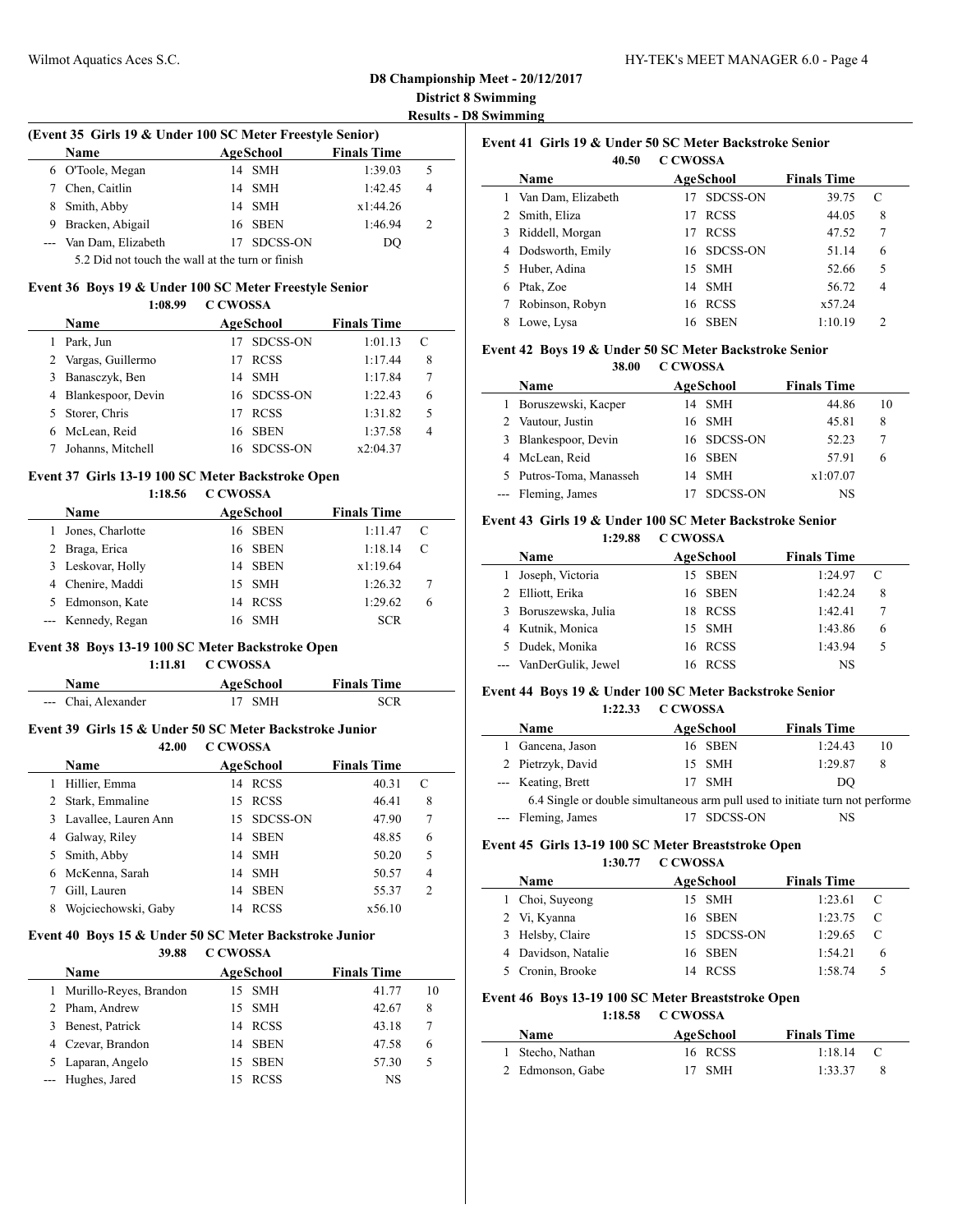#### **D8 Championship Meet - 20/12/2017 District 8 Swimming Results - D8 Swimming**

 $\frac{1}{2}$ 

## **Event 47 Girls 15 & Under 50 SC Meter Breaststroke Junior**

|    | 47.00                  | <b>C CWOSSA</b> |                 |                    |                |  |
|----|------------------------|-----------------|-----------------|--------------------|----------------|--|
|    | <b>Name</b>            |                 | AgeSchool       | <b>Finals Time</b> |                |  |
|    | 1 Lavallee, Lauren Ann | 15.             | <b>SDCSS-ON</b> | 46.39              | C              |  |
| 2  | Talbot, Zoe            | 14              | <b>SBEN</b>     | 50.79              | 8              |  |
| 3  | Smith, Sophie          |                 | 14 RCSS         | 50.80              | 7              |  |
| 4  | Yuhasz, Abbey          | 15              | <b>RCSS</b>     | 50.94              | 6              |  |
| 5  | Canini, Claire         | 15              | <b>SDCSS-ON</b> | 51.13              | 5              |  |
| 6  | Van Slyck, Ally        | 15              | <b>SDCSS-ON</b> | x51.39             |                |  |
|    | Blundon, Kaitlyn       |                 | 14 SMH          | 51.67              | 4              |  |
| 8  | Good, Paige            | 14              | <b>SMH</b>      | 55.50              | $\overline{2}$ |  |
| 9  | Gill, Lauren           | 14              | <b>SBEN</b>     | 55.69              | 1              |  |
| 10 | Schroeder, Hannah      | 15              | <b>RCSS</b>     | x56.35             |                |  |
| 11 | Craig, Jordyne         | 14              | <b>SBEN</b>     | x1:15.42           |                |  |
|    | Ertel, Abigail         | 14              | <b>SMH</b>      | <b>SCR</b>         |                |  |

#### **Event 48 Boys 15 & Under 50 SC Meter Breaststroke Junior**

#### **41.66 C CWOSSA**

|    | Name                  | AgeSchool  | <b>Finals Time</b> |    |
|----|-----------------------|------------|--------------------|----|
|    | Benest, Patrick       | 14 RCSS    | 43.37              | 10 |
|    | 2 Karpets, Andrij     | 15 RCSS    | 46.51              | 8  |
| 3. | Putros-Toma, Manasseh | 14 SMH     | 52.10              |    |
|    | 4 Unruh, Aiden        | 14 SMH     | 56.16              | 6  |
|    | 5 Czevar, Brandon     | 14 SBEN    | 56.64              | 5  |
|    | --- Shannon, Anthony  | <b>SMH</b> | NS                 |    |

## **Event 49 Girls 19 & Under 50 SC Meter Breaststroke Senior**

**45.00 C CWOSSA**

|   | Name               |    | AgeSchool   | <b>Finals Time</b> |   |
|---|--------------------|----|-------------|--------------------|---|
|   | Lehner, Vicky      | 17 | <b>RCSS</b> | 42.04              | C |
|   | 2 Lee, Hannah      |    | 16 SBEN     | 46.32              | 8 |
| 3 | Reitzel, Kandace   |    | 16 SDCSS-ON | 46.37              | 7 |
| 4 | Roy, Lorraine      | 17 | <b>RCSS</b> | 46.64              | 6 |
|   | 5 VanDerGulik, Tia |    | 16 RCSS     | x46.72             |   |
| 6 | Bilicic, Emma      |    | 14 SMH      | 51.99              | 5 |
|   | Ptak, Zoe          |    | 14 SMH      | 1:10.66            | 4 |
| 8 | Anderson, Isabella |    | 14 SMH      | x1:23.94           |   |
|   | Elliott, Erika     |    | 16 SBEN     | DO                 |   |
|   |                    |    |             |                    |   |

7.6 Did not touch at turn or finish with both hands

### **Event 50 Boys 19 & Under 50 SC Meter Breaststroke Senior**

**41.00 C CWOSSA**

| Name               | AgeSchool   | <b>Finals Time</b> |    |
|--------------------|-------------|--------------------|----|
| 1 Nicolasien, Matt | 16 SDCSS-ON | 42.56              | 10 |
| 2 Simoes, Ryan     | 15 SMH      | 48.35              | 8  |
| 3 Pietrzyk, David  | 15 SMH      | 1:00.15            |    |

#### **Event 51 Girls 19 & Under 100 SC Meter Breaststroke Senior 1:39.10 C CWOSSA**

| <b>Name</b>        | AgeSchool | <b>Finals Time</b> |   |
|--------------------|-----------|--------------------|---|
| 1 Lehner, Vicky    | 17 RCSS   | 1:32.33            | C |
| 2 Roy, Lorraine    | 17 RCSS   | 1:44.37            | 8 |
| 3 VanDerGulik, Tia | 16 RCSS   | x1:47.00           |   |
| 4 Blundon, Kaitlyn | 14 SMH    | 1:53.25            |   |
| 5 Glas, Angelina   | 14 SMH    | 2:01.13            | 6 |
| Hughes, Marley     | 14 SMH    | x2:13.29           |   |

|         |          | Event 52 Boys 19 & Under 100 SC Meter Breaststroke Senior |
|---------|----------|-----------------------------------------------------------|
| 1:29.10 | C CWOSSA |                                                           |

| <b>Name</b>             | AgeSchool   | <b>Finals Time</b> |   |
|-------------------------|-------------|--------------------|---|
| Betik, Noah             | 16 SDCSS-ON | 1:26.07            |   |
| 2 Richardson, Wesley    | <b>RCSS</b> | 1:38.48            |   |
| 3 Nicolasien, Matt      | 16 SDCSS-ON | 1:39.57            |   |
| 4 Putros-Toma, Manasseh | 14 SMH      | 2:02.55            | h |
| --- Shannon, Anthony    | 15 SMH      | NS                 |   |

#### **Event 53 Girls 13-19 4x100 SC Meter Freestyle Relay Open**

| Team                    | Relav              | <b>Finals Time</b>  |    |
|-------------------------|--------------------|---------------------|----|
| <b>SBEN</b>             | А                  | 5:55.68             | 20 |
| 1) Davidson, Natalie 16 |                    | 2) Lemke, Amanda 16 |    |
| 3) Lemke, Sarah 14      | 4) Braga, Erica 16 |                     |    |

#### **Event 55 Girls 15 & Under 4x50 SC Meter Freestyle Relay Junior**

|               | Team                 | Relav                 | <b>Finals Time</b> |    |
|---------------|----------------------|-----------------------|--------------------|----|
|               | <b>RCSS</b>          | A                     | 2:26.72            | 20 |
|               | 1) Dodge, Emily 14   | 2) Stark, Emmaline 15 |                    |    |
|               | 3) Smith, Sophie 14  | 4) Hillier, Emma 14   |                    |    |
| $\mathcal{P}$ | <b>SMH</b>           | A                     | 3:01.85            | 18 |
|               | 1) Good, Paige 14    | 2) Bilicic, Emma 14   |                    |    |
|               | 3) Hughes, Marley 14 | 4) Kutnik, Monica 15  |                    |    |
| 3             | <b>SBEN</b>          | A                     | 3:11.33            | 14 |
|               | 1) Gill, Lauren 14   | 2) Talbot, Zoe 14     |                    |    |
|               | 3) Craig, Jordyne 14 | 4) Galway, Riley 14   |                    |    |

#### **Event 56 Boys 15 & Under 4x50 SC Meter Freestyle Relay Junior**

| Team                  | Relay | <b>Finals Time</b>           |    |
|-----------------------|-------|------------------------------|----|
| <b>SMH</b>            | A     | 2:12.56                      | 20 |
| 1) Simoes, Ryan 15    |       | 2) Banasczyk, Ben 14         |    |
| 3) Pham, Andrew 15    |       | 4) Murillo-Reyes, Brandon 15 |    |
| <b>RCSS</b>           | A     | 2:22.52                      | 18 |
| 1) Benest, Patrick 14 |       | 2) Hughes, Jared 15          |    |
| 3) Clinton, Logan 14  |       | 4) Karpets, Andrij 15        |    |

#### **Event 57 Girls 19 & Under 4x50 SC Meter Freestyle Relay Senior**

|   | <b>Team</b>              | Relav                  | <b>Finals Time</b> |    |
|---|--------------------------|------------------------|--------------------|----|
|   | <b>RCSS</b>              | А                      | 2:31.37            | 20 |
|   | 1) Hernandez, Aitana 16  | 2) Huhse, Emilie 17    |                    |    |
|   | 3) Riddell, Morgan 17    | 4) Smith, Eliza 17     |                    |    |
|   | <b>RCSS</b>              | в                      | x2:48.68           |    |
|   | 1) Aldworth, Rachel 16   | 2) VanDerGulik, Tia 16 |                    |    |
|   | 3) VanDerGulik, Jewel 16 | 4) Tunstall, Lia 16    |                    |    |
| 3 | <b>SBEN</b>              | A                      | 2:53.91            | 18 |
|   | 1) Kerry, Samantha 16    | 2) Lowe, Lysa 16       |                    |    |
|   | 3) Bracken, Abigail 16   | 4) Elliott, Erika 16   |                    |    |
|   | SMH                      | А                      | NS                 |    |

#### **Event 58 Boys 19 & Under 4x50 SC Meter Freestyle Relay Senior**

| Team                    | Relay | <b>Finals Time</b>        |    |
|-------------------------|-------|---------------------------|----|
| <b>RCSS</b>             | А     | 2:13.37                   | 20 |
| 1) Vargas, Guillermo 17 |       | 2) Richardson, Wesley 17  |    |
| 3) Storer, Chris 17     |       | 4) Ouirk, Mitchell 17     |    |
| <b>SMH</b>              | A     | 2:15.11                   | 18 |
| 1) Vautour, Justin 16   |       | 2) Boruszewski, Kacper 14 |    |
| 3) Lohrenz, Jacob 15    |       | 4) Keating, Brett 17      |    |